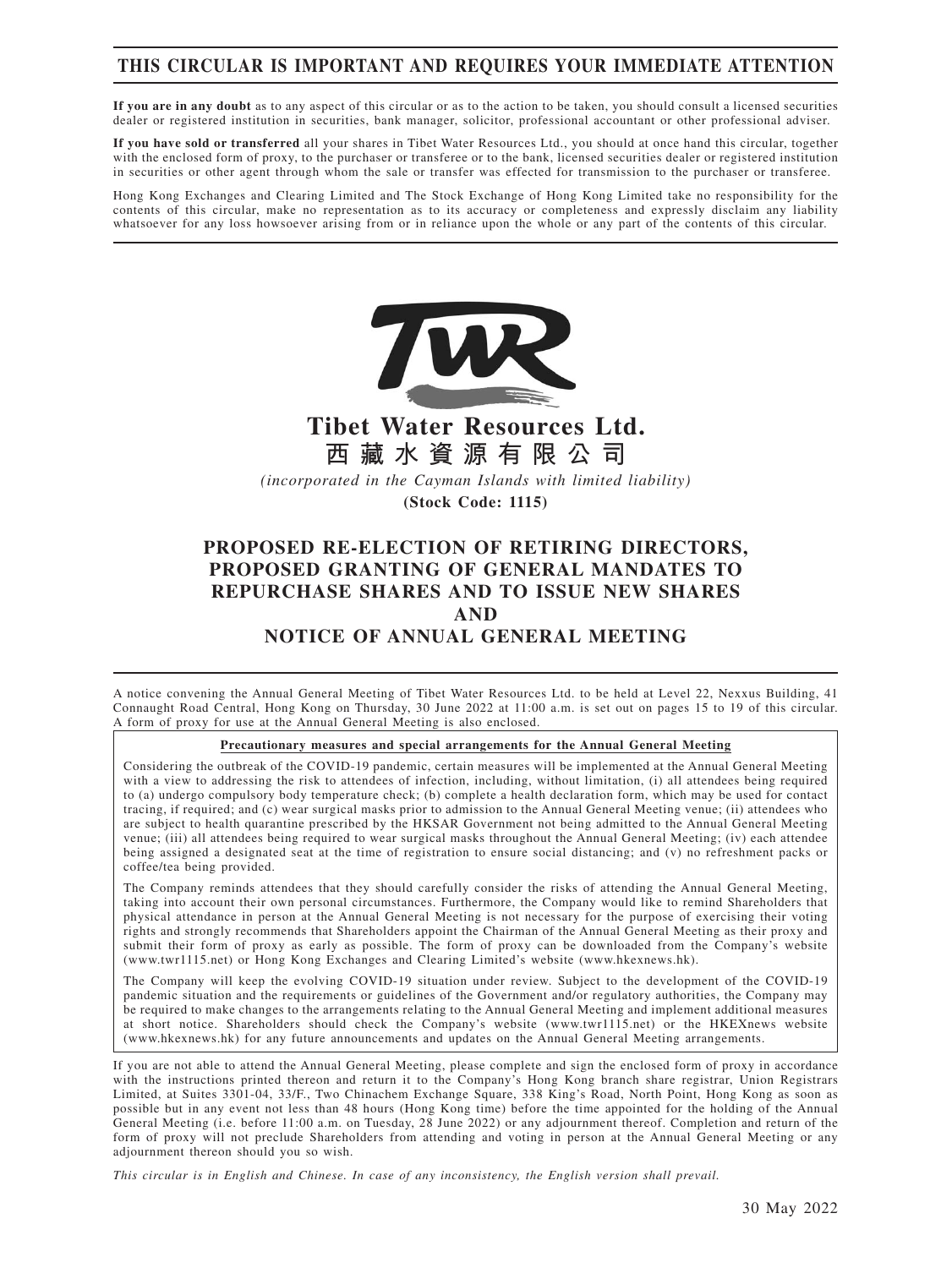## **CONTENTS**

## *Page*

| Letter from the Board                                                    |                                                                     |    |  |  |
|--------------------------------------------------------------------------|---------------------------------------------------------------------|----|--|--|
| 1.                                                                       |                                                                     |    |  |  |
| 2.                                                                       |                                                                     |    |  |  |
| 3.                                                                       |                                                                     |    |  |  |
| 4.                                                                       |                                                                     |    |  |  |
| 5.                                                                       |                                                                     | 6  |  |  |
| Appendix I – Details of the Retiring Directors Proposed to be Re-elected |                                                                     |    |  |  |
|                                                                          | Appendix II - Explanatory Statement on the Share Repurchase Mandate | 12 |  |  |
| 15                                                                       |                                                                     |    |  |  |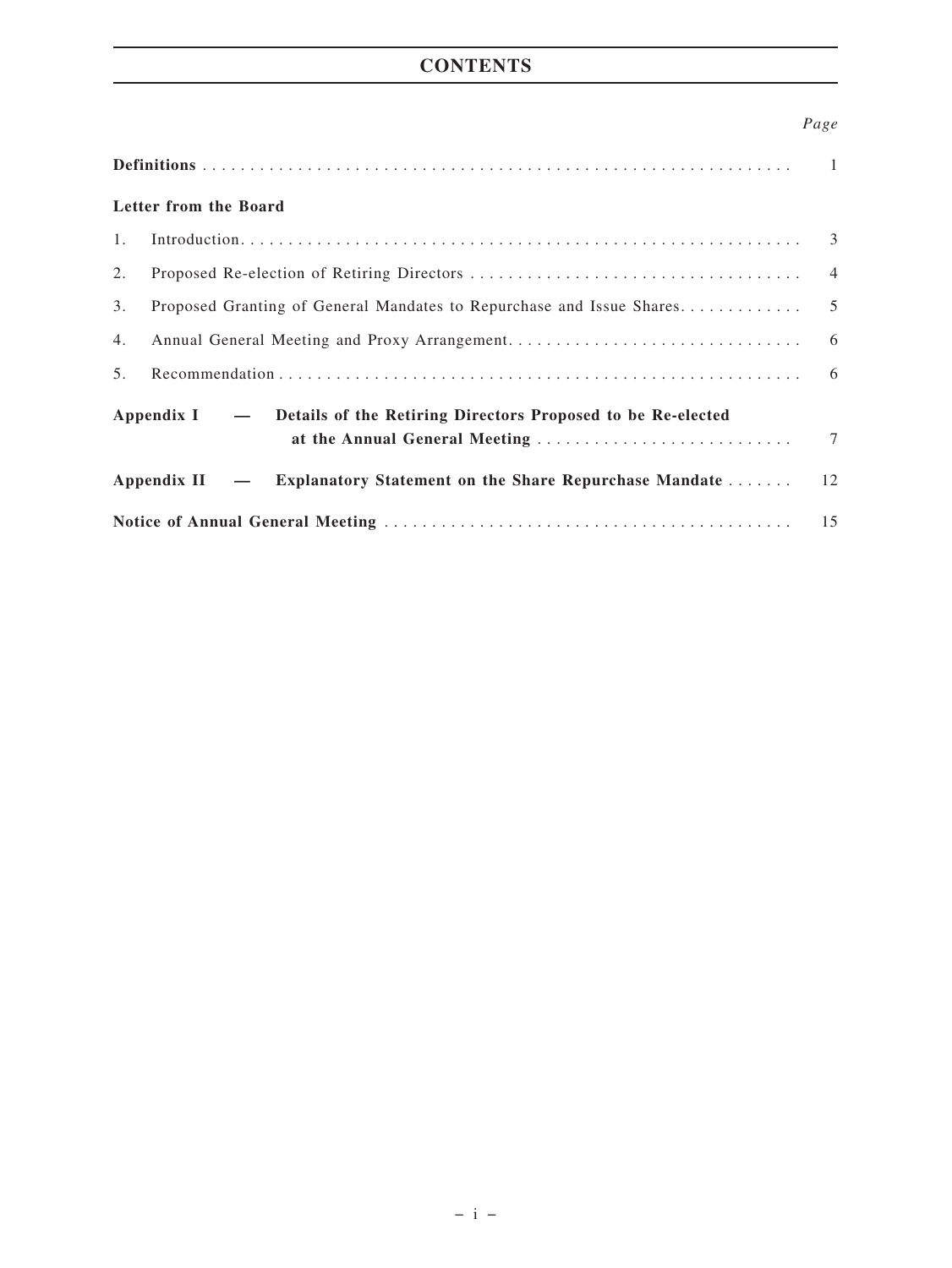## **DEFINITIONS**

*In this circular, unless the context otherwise requires, the following expressions shall have the following meanings:*

| "Annual General Meeting" or<br>"AGM"              | an annual general meeting of the Company to be held at Level<br>22, Nexxus Building, 41 Connaught Road Central, Hong<br>Kong on Thursday, 30 June 2022 at 11:00 a.m., to consider<br>and, if appropriate, to approve the resolutions contained in<br>the notice of the meeting which is set out on pages 15 to 19<br>of this circular, or any adjournment thereof; |
|---------------------------------------------------|--------------------------------------------------------------------------------------------------------------------------------------------------------------------------------------------------------------------------------------------------------------------------------------------------------------------------------------------------------------------|
| "Articles of Association"                         | the articles of association of the Company currently in force;                                                                                                                                                                                                                                                                                                     |
| "Audit Committee"                                 | the audit committee of the Company;                                                                                                                                                                                                                                                                                                                                |
| "Board"                                           | the board of Directors;                                                                                                                                                                                                                                                                                                                                            |
| "Company"                                         | Tibet Water Resources Ltd. (西藏水資源有限公司), a<br>company incorporated in the Cayman Islands on 8 November<br>2010 as an exempted company and the issued Shares of which<br>are listed on the Main Board of the Stock Exchange;                                                                                                                                         |
| "Director(s)"                                     | the director(s) of the Company;                                                                                                                                                                                                                                                                                                                                    |
| "Group"                                           | the Company and its subsidiaries;                                                                                                                                                                                                                                                                                                                                  |
| "HK\$"                                            | Hong Kong dollars, the lawful currency of Hong Kong;                                                                                                                                                                                                                                                                                                               |
| "Hong Kong" or "HKSAR"                            | the Hong Kong Special Administrative Region of the People's<br>Republic of China;                                                                                                                                                                                                                                                                                  |
| "Hong Kong Stock Exchange" or<br>"Stock Exchange" | The Stock Exchange of Hong Kong Limited;                                                                                                                                                                                                                                                                                                                           |
| "Issuance Mandate"                                | the issuance mandate referred to in paragraph $3(b)$ of the<br>Letter from the Board;                                                                                                                                                                                                                                                                              |
| "Latest Practicable Date"                         | 27 May 2022, being the latest practicable date prior to the<br>printing of this circular for ascertaining certain information<br>in this circular;                                                                                                                                                                                                                 |
| "Listing Rules"                                   | the Rules Governing the Listing of Securities on the Stock<br>Exchange;                                                                                                                                                                                                                                                                                            |
| "Nomination Committee"                            | the nomination committee of the Company;                                                                                                                                                                                                                                                                                                                           |
| "PRC"                                             | The People's Republic of China;                                                                                                                                                                                                                                                                                                                                    |
| "Remuneration Committee"                          | the remuneration committee of the Company;                                                                                                                                                                                                                                                                                                                         |
| "Risk Management Committee"                       | the risk management committee of the Company;                                                                                                                                                                                                                                                                                                                      |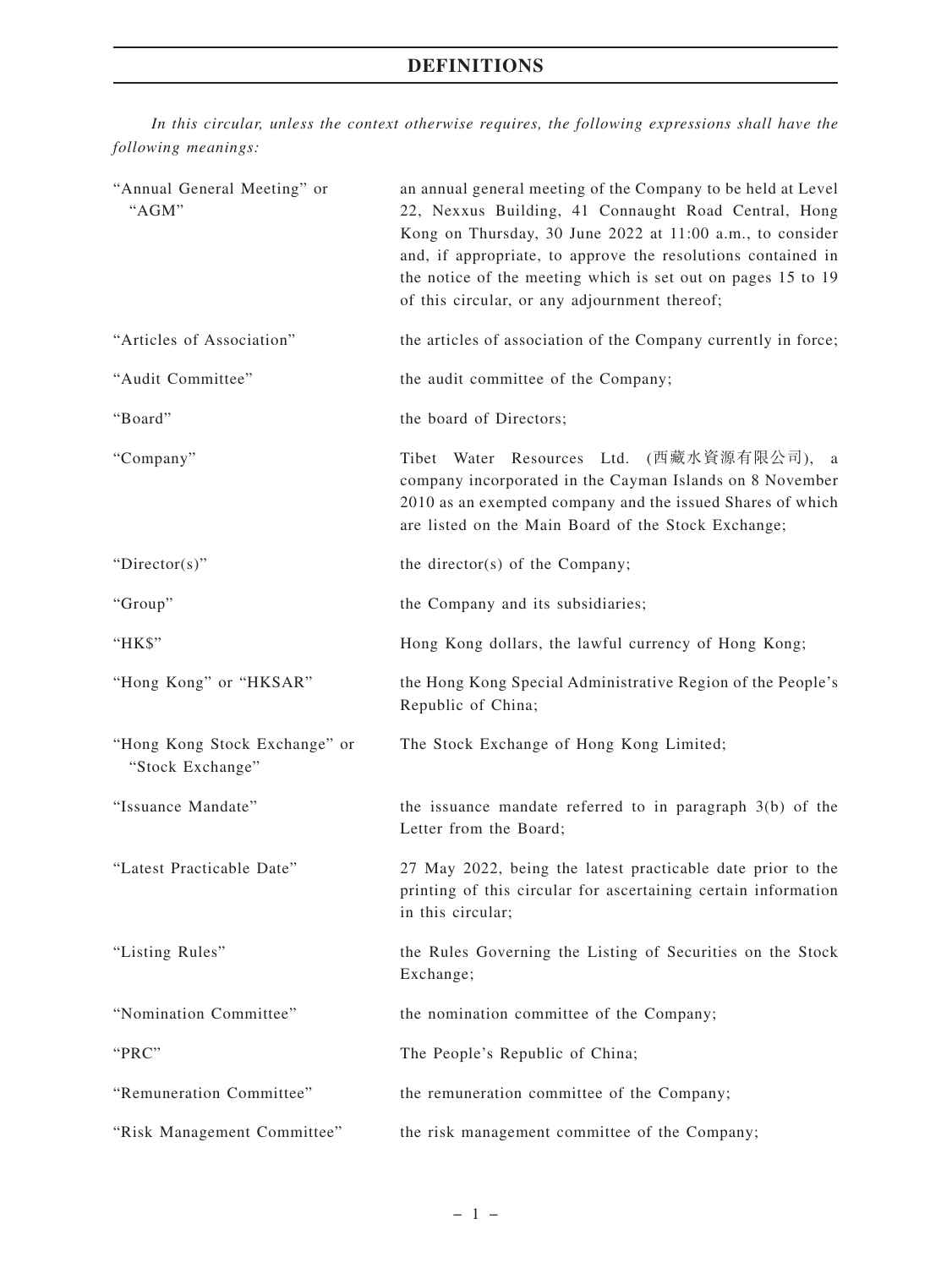## **DEFINITIONS**

| "SFO"                      | the Securities and Futures Ordinance, Chapter 571 of the<br>Laws of Hong Kong;                                             |
|----------------------------|----------------------------------------------------------------------------------------------------------------------------|
| "Share $(s)$ "             | ordinary share(s) of HK\$0.01 each in the capital of the<br>Company;                                                       |
| "Share Repurchase Mandate" | the share repurchase mandate referred to in paragraph $3(a)$ of<br>the Letter from the Board;                              |
| "Shareholder(s)"           | $holder(s)$ of $Share(s);$                                                                                                 |
| "Takeovers Codes"          | the Codes on Takeovers and Mergers and Share Buy-backs<br>issued by the Securities and Futures Commission of Hong<br>Kong; |
| $\lq q_0$ "                | per cent; and                                                                                                              |
| 44, 22                     | for identification purpose only.                                                                                           |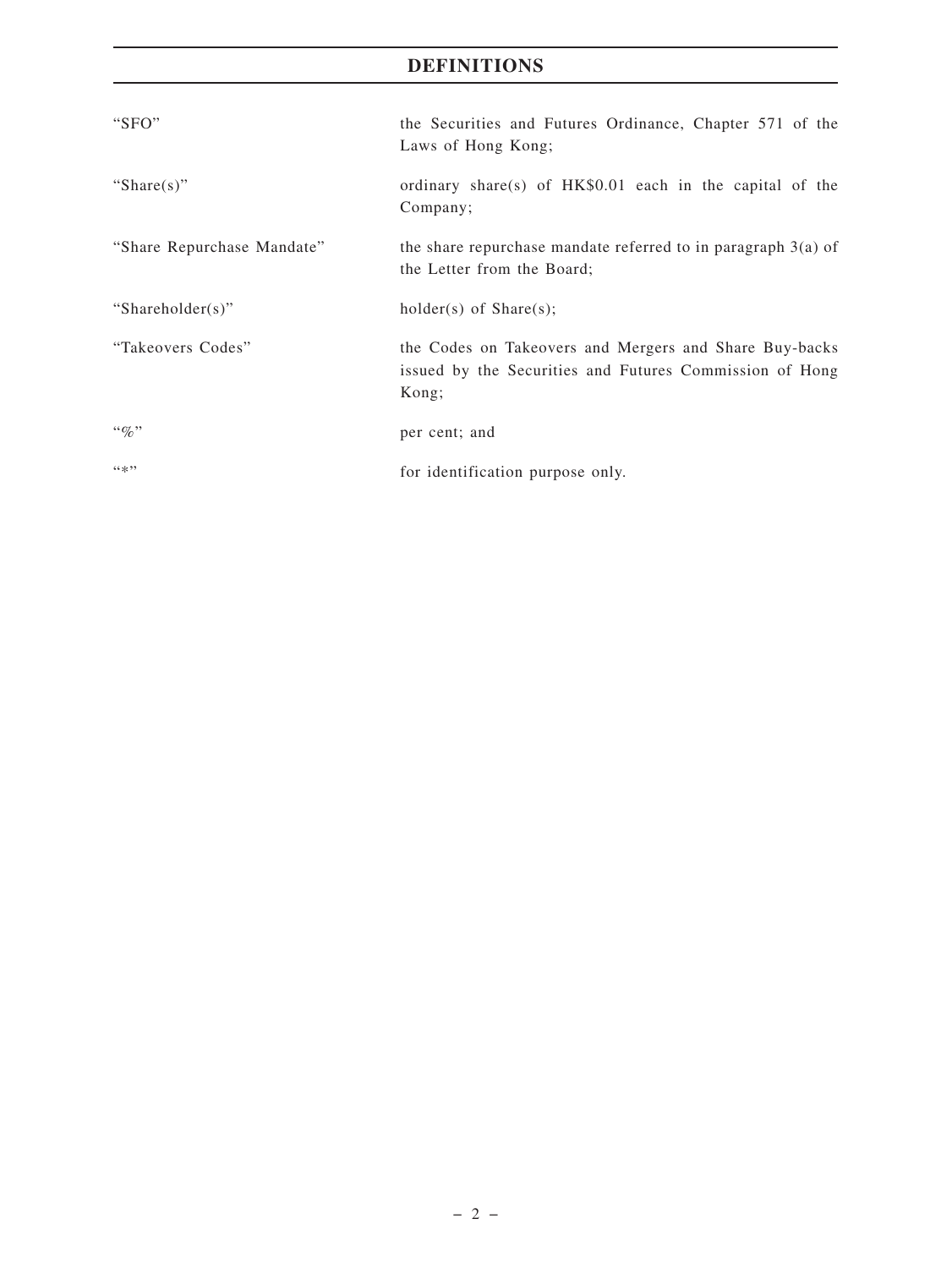

# **Tibet Water Resources Ltd. 西藏水資源有限公司**

*(incorporated in the Cayman Islands with limited liability)* **(Stock Code: 1115)**

*Executive Directors:* Mr. YAN Qingjiang Mr. CHOW Wai Kit Mr. CHENG Gwan Sing

*Non-executive Directors:* Ms. JIANG Xiaohong Mr. XIE Kun Mr. WEI Zhe Ming

*Independent Non-executive Directors:* Mr. TANG Zeping Mr. DAI Yang Mr. LO Wai Hung

*Registered Office:* Cricket Square, Hutchins Drive P.O. Box 2681 Grand Cayman, KY1-1111 Cayman Islands

*Headquarters and Principal Place of Business in Hong Kong:* Unit D, 23rd Floor United Centre, 95 Queensway Admiralty Hong Kong

30 May 2022

*To the Shareholders*

**Dear Sir/Madam,**

## **PROPOSED RE-ELECTION OF RETIRING DIRECTORS, PROPOSED GRANTING OF GENERAL MANDATES TO REPURCHASE SHARES AND TO ISSUE NEW SHARES AND NOTICE OF ANNUAL GENERAL MEETING**

#### **1. INTRODUCTION**

The purpose of this circular is to provide the Shareholders with information in respect of certain resolutions to be proposed at the Annual General Meeting for (i) the re-election of the retiring Directors; (ii) the granting to the Directors of the Share Repurchase Mandate and the Issuance Mandate to repurchase Shares and to issue new Shares, respectively; and (iii) to give you the notice of the Annual General Meeting.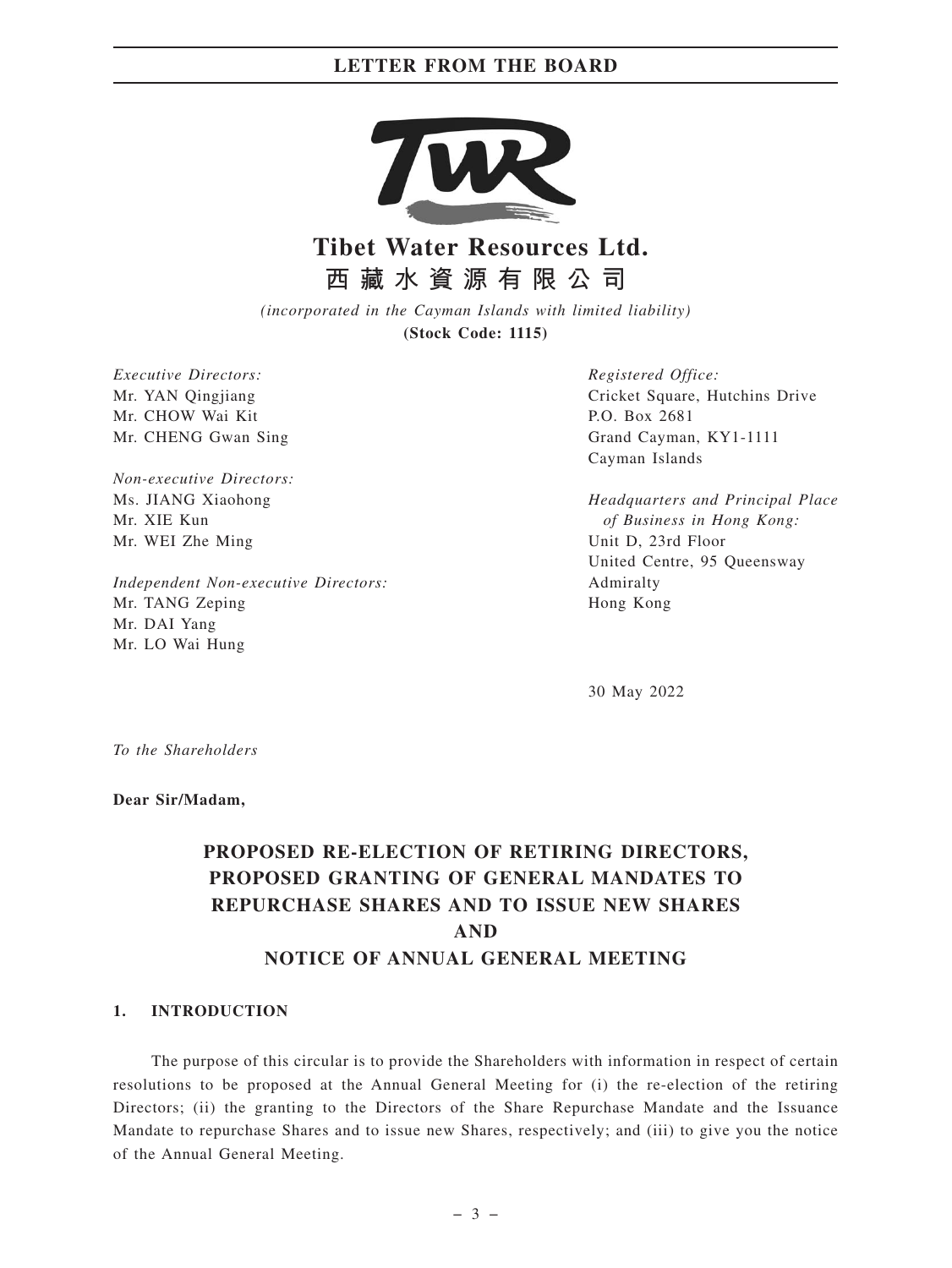#### **2. PROPOSED RE-ELECTION OF RETIRING DIRECTORS**

Pursuant to Article 83(3) of the Articles of Association, the Directors shall have the power from time to time and at any time to appoint any person as a Director either to fill a casual vacancy on the Board or as an addition to the existing Board. Any Director appointed by the Board to fill a casual vacancy shall hold office until the first general meeting of Shareholders after his/her appointment and be subject to re-election at such meeting and any Director appointed by the Board as an addition to the existing Board shall hold office only until the next annual general meeting of the Company and shall then be eligible for re-election as a Director.

According to Article 84(1) of the Articles of Association, at each annual general meeting, one-third of the Directors for the time being (or if their number is not a multiple of three, then the number nearest to but not less than one-third) will retire from office by rotation provided that every Director shall be subject to retirement at an annual general meeting at least once every three years.

In accordance with Article 84(1) of the Articles of Association, Mr. YAN Qingjiang ("**Mr. YAN**"), Mr. TANG Zeping ("**Mr. TANG**") and Mr. DAI Yang ("**Mr. DAI**") shall retire by rotation, and being eligible, have offered themselves for re-election at the Annual General Meeting.

Regarding the nomination of the above mentioned retiring Directors for re-election at the Annual General Meeting, the Nomination Committee and the Board had taken into account their respective contributions to the Board and their commitment to their roles, meritocracy and various aspects set out in the Board Diversity Policy, including but not limited to gender, age, cultural and educational background, ethnicity, their respective professional experience (e.g. legal, accounting, finance and capital operation, etc.), skills, knowledge and length of service.

During the past year, Mr. YAN and Mr. DAI both had full attendance in all Board meetings, relevant board committee meetings and general meetings of the Company. Mr. TANG had achieved a satisfactory track record of attendance of the Board meetings, relevant board committee meetings and general meetings of the Company in last year.

Each of Mr. TANG and Mr. DAI has confirmed his independence pursuant to Rule 3.13 of the Listing Rules. The Nomination Committee and the Board have also assessed and reviewed their confirmation of independence based on the criteria set out in Rule 3.13 of the Listing Rules, and are satisfied that they remain independent. Notwithstanding Mr. DAI's interest in 16,000 ordinary shares in the Company, the Board has considered Mr. DAI to be independent on the grounds that his shareholding only represented approximately 0.0006% of the entire issued share capital of the Company, being far below the 1% limit set out in rule 3.13(1) of the Listing Rules. Given the very small number and insignificant value of the shares involved, the Board is of the view that such shareholding is immaterial to the assessment of the independence of Mr. DAI.

During the tenure of office of Mr. TANG and Mr. DAI, they have discharged their duties as independent non-executive Directors to the satisfaction of the Board. They have been providing fresh perspectives, objective insights and independent judgment on matters that came to the attention of the Board and the relevant board committees of the Company. The Board has benefited from the presence and experience of Mr. TANG and Mr. DAI over the years.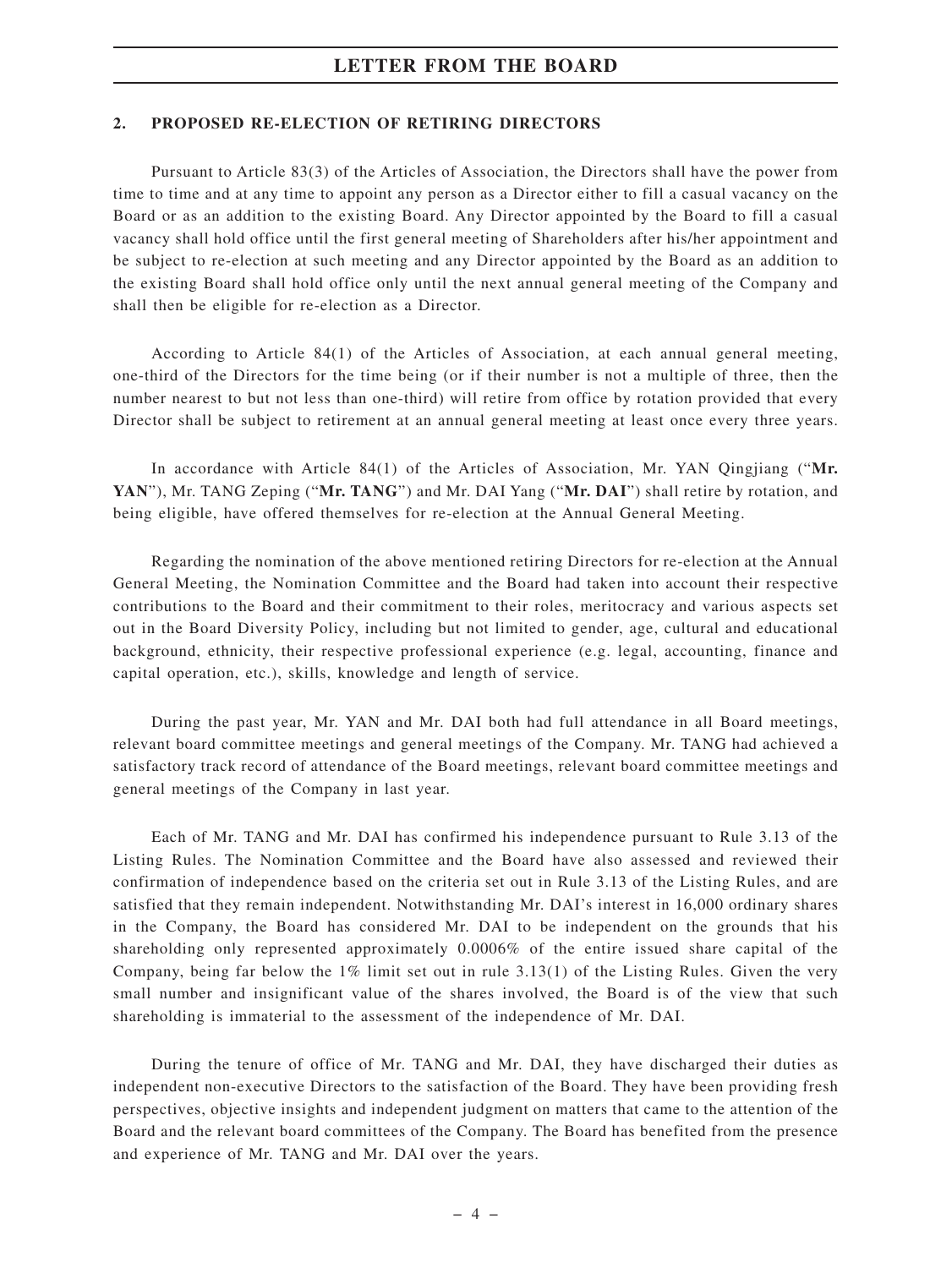The Nomination Committee and the Board are also of the view that Mr. TANG and Mr. DAI as independent non-executive Directors contribute to the diversity of the Board given their perspectives, skills, expertise and experience as further described in their biographies in Appendix I to this circular. Both Directors accumulated extensive experience in corporate management through their directorships in various listed companies. With reference to their past contributions to the Company during their tenure, the Board is of the view that they are able to complement the professional background of the composition of the Board in terms of expertise in corporate management.

As such, the Board nominated Mr. TANG and Mr. DAI as independent non-executive Directors for re-election and believes their re-election as independent non-executive Directors is in the best interests of the Company and the Shareholders as a whole and therefore recommends the Shareholders to re-elect them at the AGM.

Details of the retiring Directors proposed to be re-elected at the Annual General Meeting are set out in Appendix I to this circular.

## **3. PROPOSED GRANTING OF GENERAL MANDATES TO REPURCHASE AND ISSUE SHARES**

By Shareholders' ordinary resolutions passed on 11 August 2021, general mandates were granted to the Directors to repurchase and issue Shares, respectively. Such mandates will lapse at the conclusion of the Annual General Meeting. In order to give the Company the flexibility to repurchase and issue Shares as and when appropriate, the following ordinary resolutions will be proposed at the Annual General Meeting to approve:

- (a) the granting of the Share Repurchase Mandate to the Directors to repurchase Shares on the Stock Exchange of not exceeding 10% of the aggregate number of issued Shares as at the date of passing of the proposed ordinary resolution contained in item 4 of the notice of the Annual General Meeting as set out on pages 15 to 19 of this circular (i.e. an aggregate number of 259,949,300 Shares on the basis that the number of issued Shares remains unchanged from the Latest Practicable Date to the date of the Annual General Meeting);
- (b) the granting of the Issuance Mandate to the Directors to allot, issue or deal with additional Shares of not exceeding 20% of the aggregate number of issued Shares as at the date of passing of the proposed ordinary resolution contained in item 5 of the notice of the Annual General Meeting as set out on pages 15 to 19 of this circular (i.e. an aggregate number of 519,898,600 Shares on the basis that the number of issued Shares remains unchanged from the Latest Practicable Date to the date of the Annual General Meeting); and
- (c) the extension of the number of Shares which may be allotted, issued or dealt with under the Issuance Mandate by the number of Shares repurchased by the Company pursuant to the Share Repurchase Mandate (i.e. up to a maximum of 10% of the number of issued Shares as at the date of the grant of the Share Repurchase Mandate).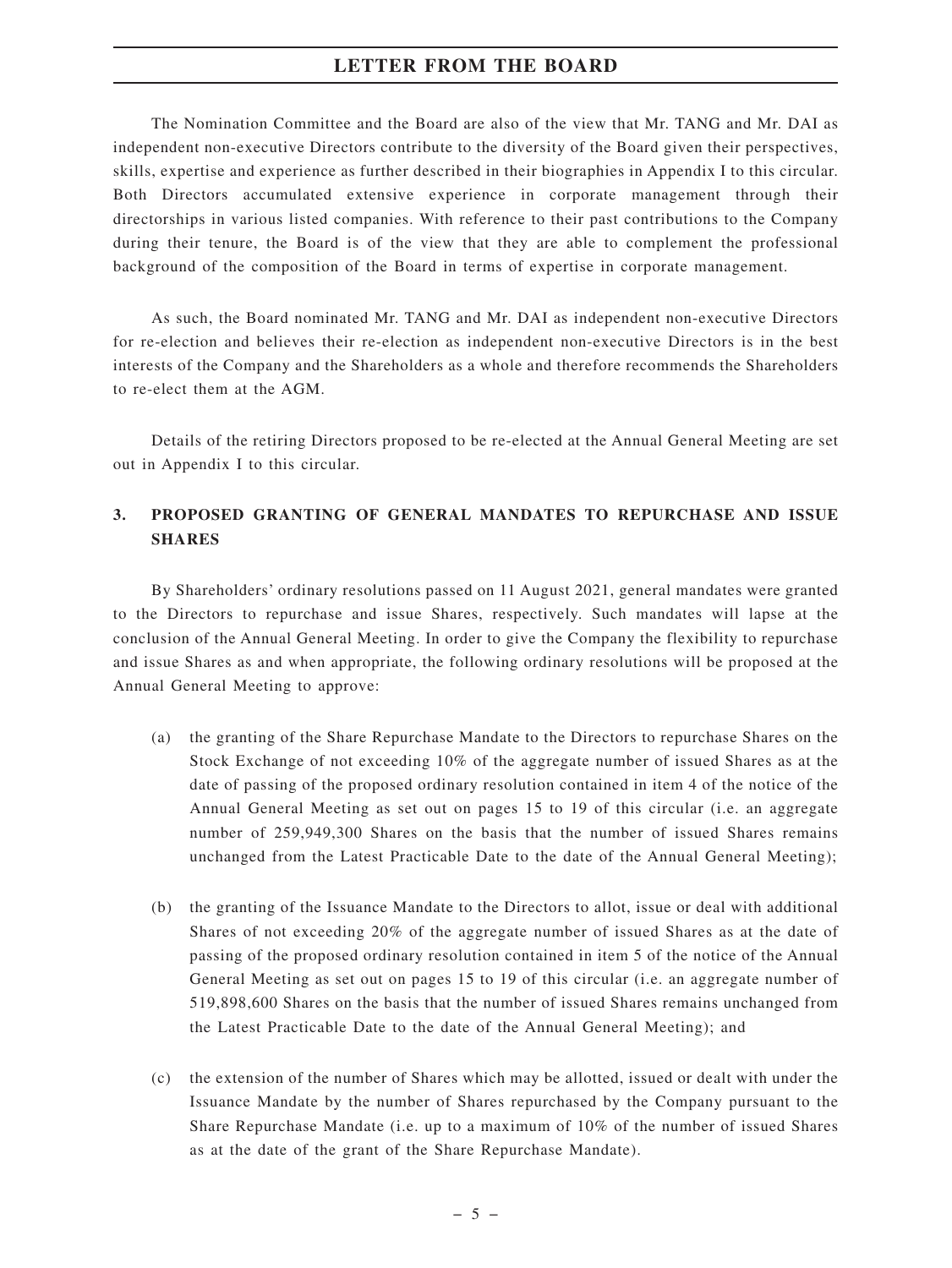With reference to the Share Repurchase Mandate and the Issuance Mandate, as at the Latest Practicable Date, the Directors wish to state that they have no immediate plan to repurchase any Shares or issue any new Shares pursuant thereto.

An explanatory statement required by the Listing Rules to provide the Shareholders with requisite information reasonably necessary for them to make an informed decision on whether to vote for or against the granting of the Share Repurchase Mandate is set out in Appendix II to this circular.

### **4. ANNUAL GENERAL MEETING AND PROXY ARRANGEMENT**

The notice of the Annual General Meeting is set out on pages 15 to 19 of this circular.

Pursuant to Rule 13.39(4) of the Listing Rules and the Articles of Association, any vote of Shareholders at a general meeting must be taken by poll. An announcement on the poll vote results will be published by the Company after the Annual General Meeting in the manner prescribed under Rule 13.39(5) of the Listing Rules.

A form of proxy for use at the Annual General Meeting is enclosed with this circular and such form of proxy is also published on the websites of Hong Kong Exchanges and Clearing Limited (http://www.hkexnews.hk) and of the Company (http://www.twr1115.net). To be valid, the form of proxy must be completed and signed in accordance with the instructions printed thereon and deposited, together with the power of attorney or other authority (if any) under which it is signed or a notarially certified copy of that power of attorney or authority, to the Company's Hong Kong branch share registrar, Union Registrars Limited, at Suites 3301-04, 33/F., Two Chinachem Exchange Square, 338 King's Road, North Point, Hong Kong as soon as possible but in any event not less than 48 hours (Hong Kong Time) before the time appointed for holding the Annual General Meeting (i.e. before 11:00 a.m. on Tuesday, 28 June 2022) or any adjournment thereof. Completion and delivery of the form of proxy will not preclude you from attending and voting in person at the Annual General Meeting or any adjournment thereon should you so wish.

#### **5. RECOMMENDATION**

The Directors consider that the proposed resolutions set out in the notice of the Annual General Meeting, including but not limited to the proposed re-election of the retiring Directors and the granting of the Share Repurchase Mandate and Issuance Mandate, are in the best interests of the Company and the Shareholders. Accordingly, the Directors recommend the Shareholders to vote in favour of the relevant resolutions to be proposed at the Annual General Meeting.

> Yours faithfully, For and on behalf of the Board **Tibet Water Resources Ltd. CHOW Wai Kit** *Executive Director and Company Secretary*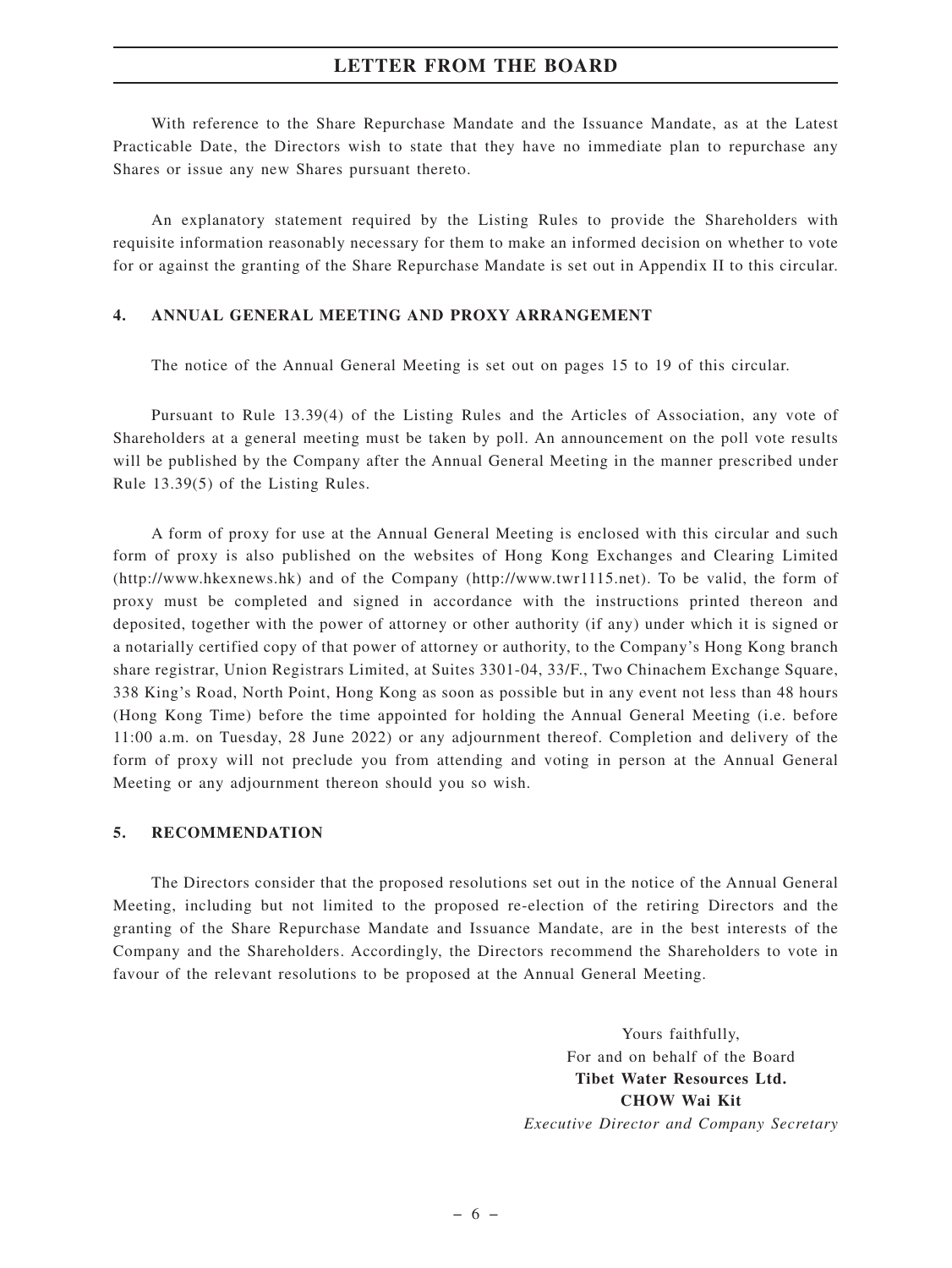Pursuant to the Articles of Association, the details of the Directors, who will retire and offer themselves for re-election at the Annual General Meeting, are provided below.

#### **(1) Mr. YAN Qingjiang**

#### *Position and Experience*

Mr. YAN Qingjiang, aged 52, is an executive Director and the authorised representative of the Company and was appointed to the Board on 27 May 2020. He is the chairman of the Risk Management Committee and a member of the Nomination Committee and the Remuneration Committee. Mr. YAN also serves as a director of certain subsidiaries of the Company. He was a director of Tibet Galaxy Science & Technology Development Co., Ltd.\* (西藏銀河科技發展股份有限  $\Diamond$ 司), a company listed on the Shenzhen Stock Exchange (stock code:000752.SZ) from March 2002 to September 2017, during which he was the chairman of the board of directors from March 2002 to June 2017.

As at the Latest Practicable Date, Mr. YAN did not hold any directorships in other public listed companies and other major appointments and professional qualifications in the last three years and did not hold other positions with the Company or other members of the Group.

#### *Relationships*

As far as the Directors are aware, Mr. YAN does not have any relationship with other Directors, senior management, substantial Shareholders (as defined in the Listing Rules) or controlling Shareholders (as defined in the Listing Rules).

#### *Length of service and Director 's emoluments*

Pursuant to a service agreement entered into between Mr. YAN and the Company, Mr. YAN has been appointed for a term of 3 years commencing from 27 May 2020 as an executive Director. Pursuant to such service agreement as supplemented by a supplemental letter, Mr. YAN is entitled to receive a director's fee in the amount of HK\$1,650,000 per annum, which was determined by the Board on the recommendation of the Remuneration Committee, with reference to the prevailing market conditions and the terms of the Company's remuneration policy, as well as discretionary bonus to be determined by the Remuneration Committee and approved by a majority of Board members (excluding Mr. YAN), with reference to the operating results of the Group and the performance of Mr. YAN. Apart from his remuneration under the service agreement, Mr. YAN is also entitled to an additional fee of HK\$20,000 per annum as the chairman of the Risk Management Committee.

## *Other information and matters that need to be disclosed or brought to the attention of the Shareholders*

As far as the Directors are aware, there is no information of Mr. YAN required to be disclosed pursuant to any of the requirements under Rules  $13.51(2)(h)$  to  $13.51(2)(v)$  of the Listing Rules; and there are no other matters concerning Mr. YAN that need to be brought to the attention of the Shareholders.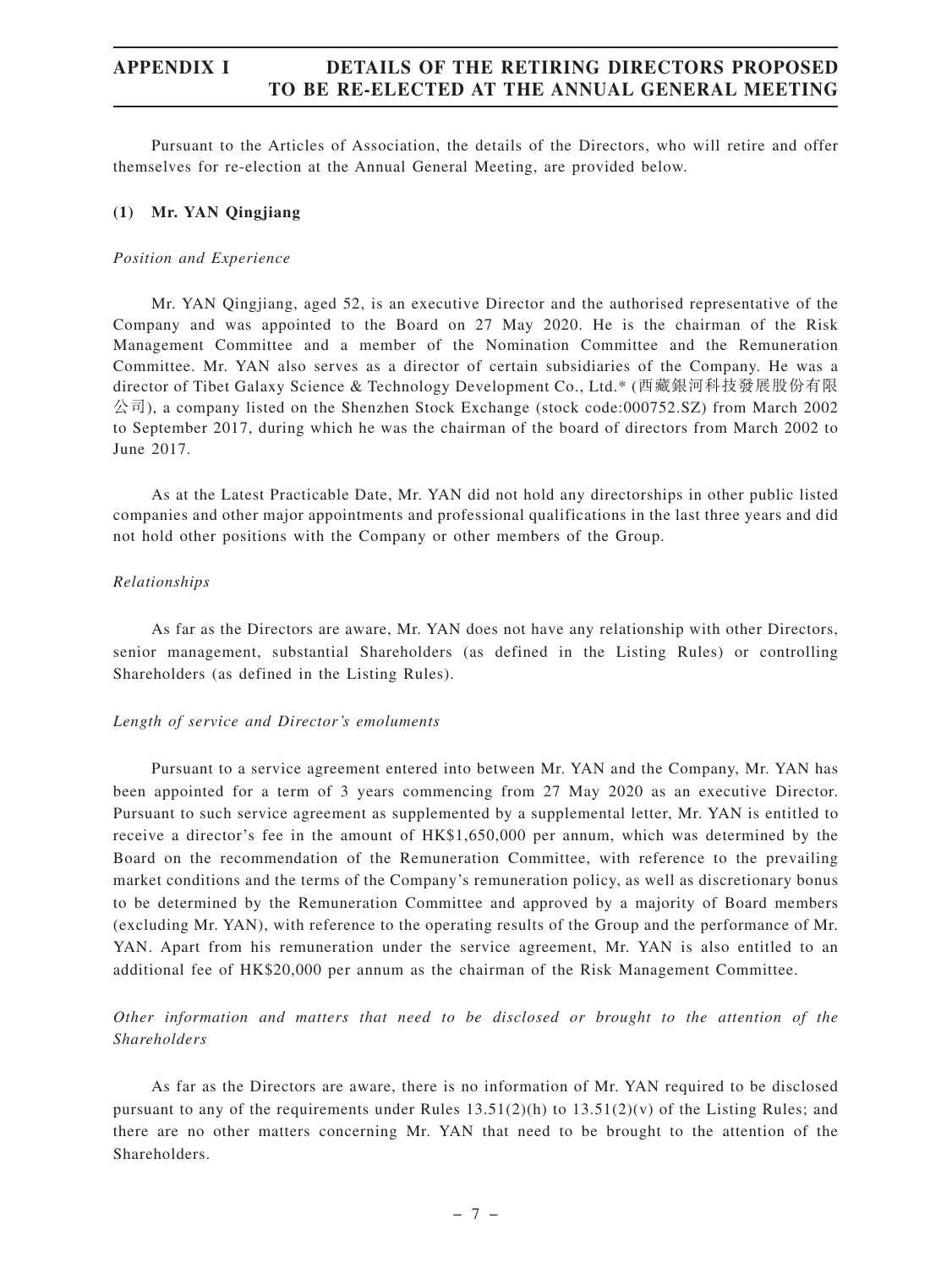#### **(2) Mr. TANG Zeping**

#### *Position and Experience*

Mr. TANG Zeping, aged 64, joined the Group and was appointed as an independent non-executive Director on 2 March 2020. He is a member of the Audit Committee, Nomination Committee and Remuneration Committee.

He obtained a bachelor degree in engineering from XiZang Agriculture and Animal Husbandry College\* (西藏農牧學院) in 1983. He completed the Advanced Training Course for Modern Entrepreneurs\* (現代企業家高級培訓班) at the Graduate School of Chinese Academy of Social Sciences (中國社會科學院研究生院) through distance learning in 1992 and the Advanced Studies Course for New Era Bankers\* ("新時代的銀行家"高級研修班) at Tsinghua University in 2017. Mr. Tang was qualified as an assistant mechanical engineer in the PRC in 1986 and a mechanical engineer in 1988 in Qamdo, Tibet Autonomous Region, the PRC. He was qualified as a certified assets manager in the PRC in 2010 and an affiliate member of the Association of International Accountants in 2012. In addition, Mr. Tang had previously served as an arbitrator at the Lhasa Arbitration Commission\* (拉薩仲裁委員會) and was selected by the SME Administration of the Economic Commission for the Tibet Autonomous Region\* (西藏自治區經委中小企業局) in 2008 as an expert for the SME Development Project Expert Database\* (中小企業發展項目評審專家庫).

Mr. Tang was (i) the chairman of the board of directors of Tibet Autonomous Region State-owned Asset Management Company\* (西藏自治區國有資產經營公司), (ii) the chairman of the board of supervisors of Tibet Pearl Star Co., Ltd.\* (西藏明珠股份有限公司) (currently known as Meihua Holdings Group Co., Ltd.\* (梅花生物科技集團股份有限公司)), a company listed on the Shanghai Stock Exchange (stock code: 600873.SH), from April 2000 to 2004, (iii) a director of Sichuan Youli Investment Holding Co., Ltd.\* (四川友利投資控股股份有限公司) (currently known as Jiangsu Hagong Intelligent Robot Co., Ltd.\* (江蘇哈工智能機器人股份有限公司)), a company listed on the Shenzhen Stock Exchange (stock code: 000584.SZ), from June 2002 to June 2014, (iv) a director of Tibet Urban Development and Investment Co., Ltd.\* (西藏城市發展投資股份有限公司), a company listed on the Shanghai Stock Exchange (stock code: 600773.SH), from July 2009 to July 2012, (v) the vice chairman of the board of supervisors of Bank of Tibet Co., Ltd.\* (西藏銀行股份 有限公司), from May 2012 to December 2017, and (vi) a director of Tibet Tourism Co., Ltd.\* (西藏 旅遊股份有限公司), a company listed on the Shanghai Stock Exchange (stock code: 600749.SH), from June 2013 to May 2018.

Currently, Mr. Tang is the chairman of the supervisory board of Tianfu Mercantile Exchange Co., Ltd.\* (天府商品交易所有限公司), the chairman of the board of supervisors of Tibet Treasure of Plateau Yak Dairy Co., Ltd\* (西藏高原之寶犛牛乳業股份有限公司) and a director of each of Lianzhong Peer Health Technology Co., Ltd.\* (聯眾同行健康科技股份有限公司) and Shenzhen Soft Magnetic Technology Co., Ltd.\* (深圳市柔性磁電技術有限公司).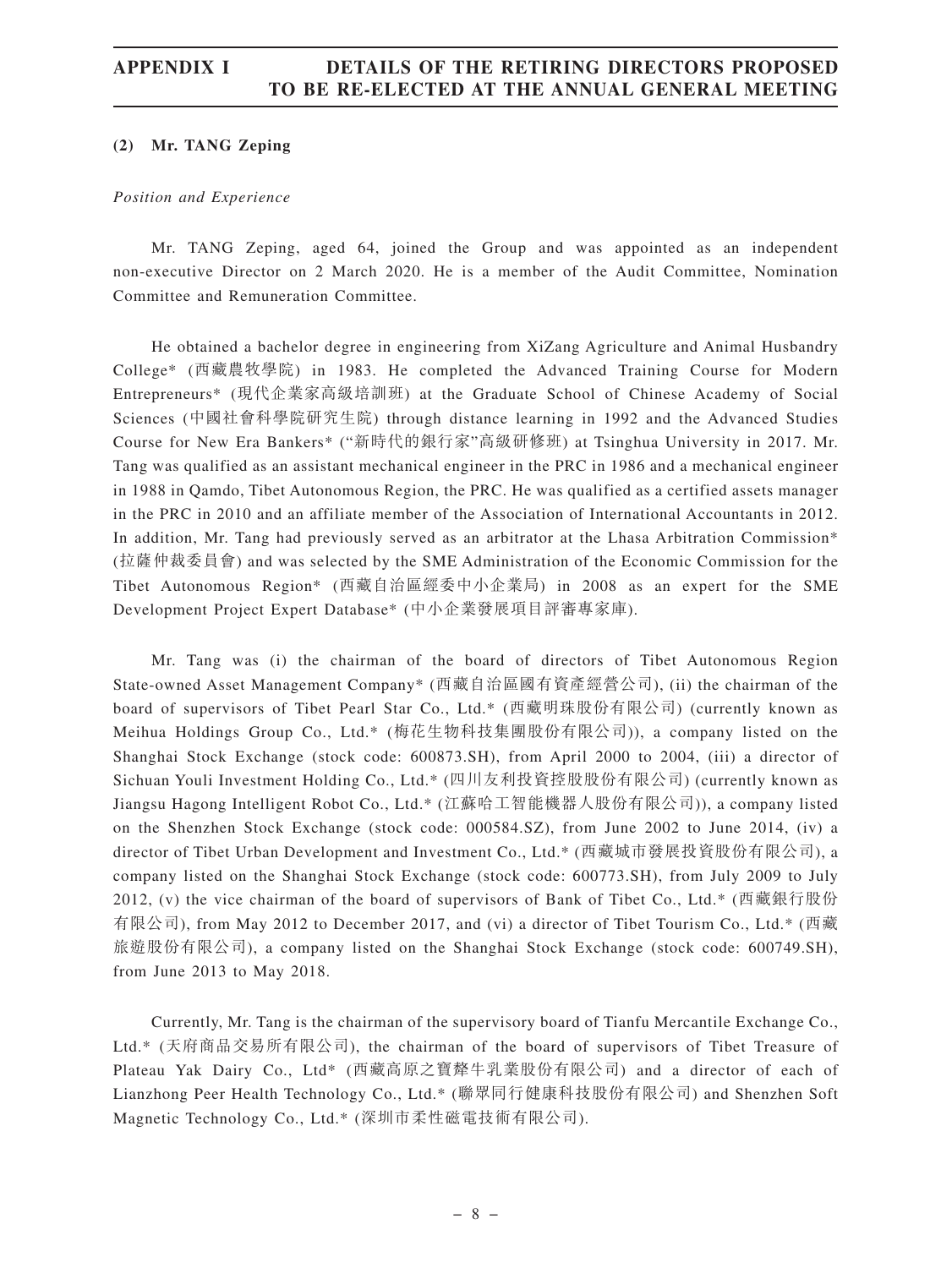As at the Latest Practicable Date, save as disclosed above, Mr. TANG did not hold any directorships in other public listed companies and other major appointments and professional qualifications in the last three years and did not hold other positions with the Company or other members of the Group.

#### *Relationships*

As far as the Directors are aware, Mr. TANG does not have any relationship with other Directors, senior management, substantial Shareholders (as defined in the Listing Rules) or controlling Shareholders (as defined in the Listing Rules).

#### *Length of service and Director 's emoluments*

Pursuant to a letter of appointment entered into between Mr. TANG and the Company, Mr. TANG has been appointed for a term of 3 years commencing from 2 March 2020 as an independent non-executive Director. Pursuant to such letter of appointment, Mr. TANG is entitled to receive a director's fee in the amount of HK\$537,600 per annum, which was determined by the Board on the recommendation of the Remuneration Committee, with reference to the prevailing market conditions and the terms of the Company's remuneration policy.

## *Other information and matters that need to be disclosed or brought to the attention of the Shareholders*

As far as the Directors are aware, there is no information of Mr. TANG required to be disclosed pursuant to any of the requirements under Rules  $13.51(2)(h)$  to  $13.51(2)(v)$  of the Listing Rules; and there are no other matters concerning Mr. TANG that need to be brought to the attention of the Shareholders.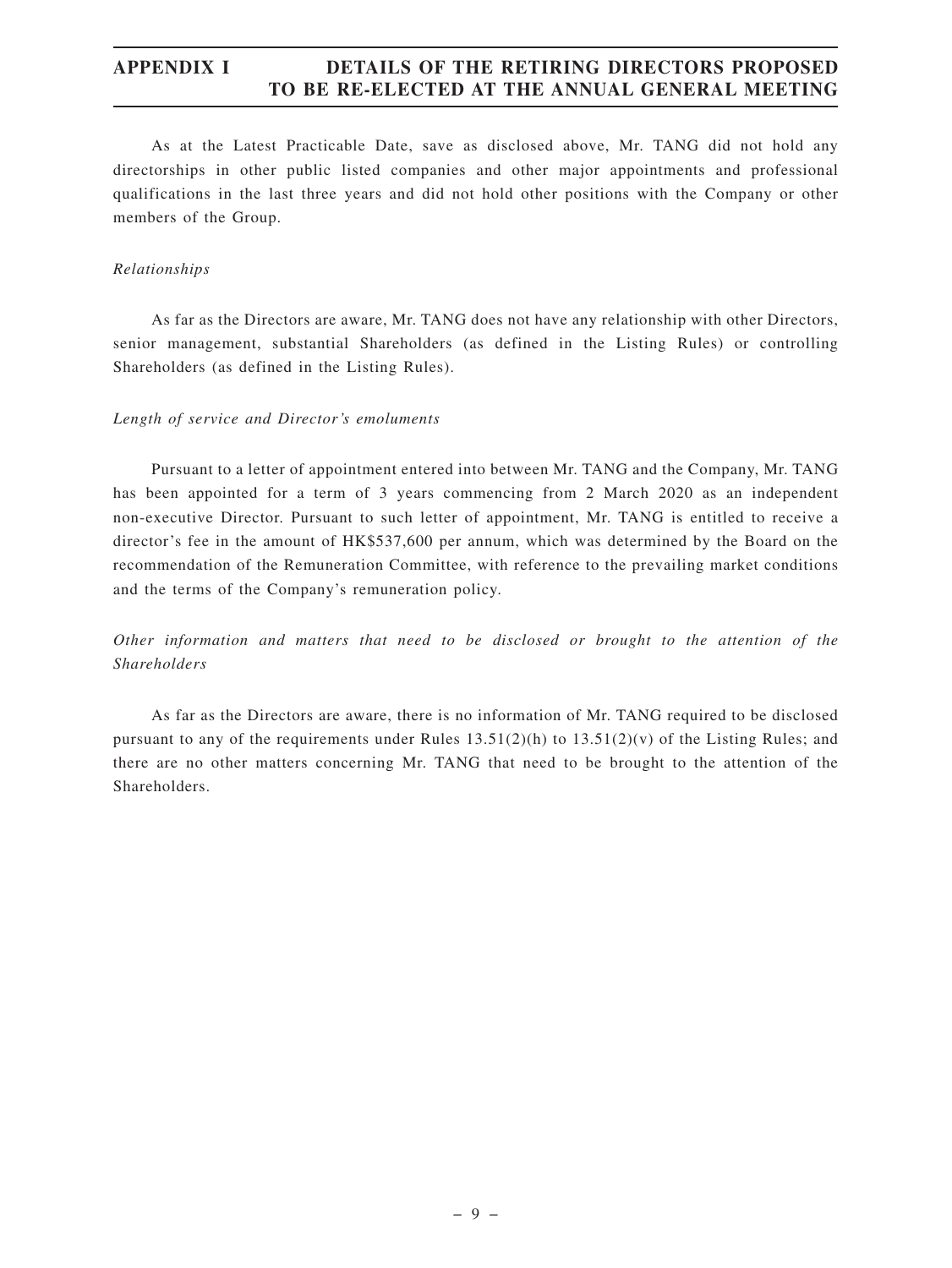#### **(3) Mr. DAI Yang**

#### *Position and Experience*

Mr. DAI Yang, aged 53, joined the Group and was appointed as an independent non-executive Director on 27 May 2020. He is the chairman of the Remuneration Committee and a member of the Audit Committee, Nomination Committee and Risk Management Committee. Mr. Dai has successively served as deputy chief officer, chief officer, deputy division director, deputy director and director of the Supervision Department of Listed Companies of the Tibet Securities Regulatory Bureau of the China Securities Regulatory Commission during the period of October 2000 to December 2008. Further, Mr. Dai was (i) a general manager of Tibet Mineral Development Co., Ltd.\* (西藏礦業發展股份有限公司) (stock code: 000762.SZ) from January 2009 to February 2015; (ii) director of Tibet Mineral Development Co.,Ltd.\* (西藏礦業發展股份有限公司) (stock code: 000762.SZ) from June 2009 to September 2017, during which he was the vice-chairman and chairman of the board of directors from July 2009 to February 2015 and from February 2015 to September 2017 respectively; and (iii) a director of Hainan Haide Industry Co.,Ltd.\* (海南海德實業股份有限公司) (stock code: 000567.SZ) from May 2018 to March 2019, during which he was the chairman and vice-chairman of the board of directors from May 2018 to October 2018 and from October 2018 to March 2019 respectively. Since August 2019, Mr. Dai is an independent director of Yunnan Baiyao Group Co., Ltd\* (雲南白藥集團股份有限公司) (stock code: 000538.SZ). Since April 2021, Mr. Dai is an independent director of Wondershare Technology Co., Ltd (萬興科技集團股份有限公司) (stock code: 300624.SZ).

As at the Latest Practicable Date, save as disclosed above, Mr. DAI did not hold any directorships in other public listed companies and other major appointments and professional qualifications in the last three years and did not hold other positions with the Company or other members of the Group.

#### *Relationships*

As far as the Directors are aware, Mr. DAI does not have any relationship with other Directors, senior management, substantial Shareholders (as defined in the Listing Rules) or controlling Shareholders (as defined in the Listing Rules).

#### *Length of service and Director 's emoluments*

Pursuant to a letter of appointment entered into between Mr. DAI and the Company, Mr. DAI has been appointed for a term of 3 years commencing from 27 May 2020 as an independent non-executive Director. Pursuant to such letter of appointment, Mr. DAI is entitled to receive a director's fee in the amount of HK\$537,600 per annum, which was determined by the Board on the recommendation of the Remuneration Committee, with reference to the prevailing market conditions and the terms of the Company's remuneration policy. Apart from his remuneration under the letter of appointment, Mr. DAI is also entitled to an additional fee of HK\$20,000 per annum as the chairman of the Remuneration Committee.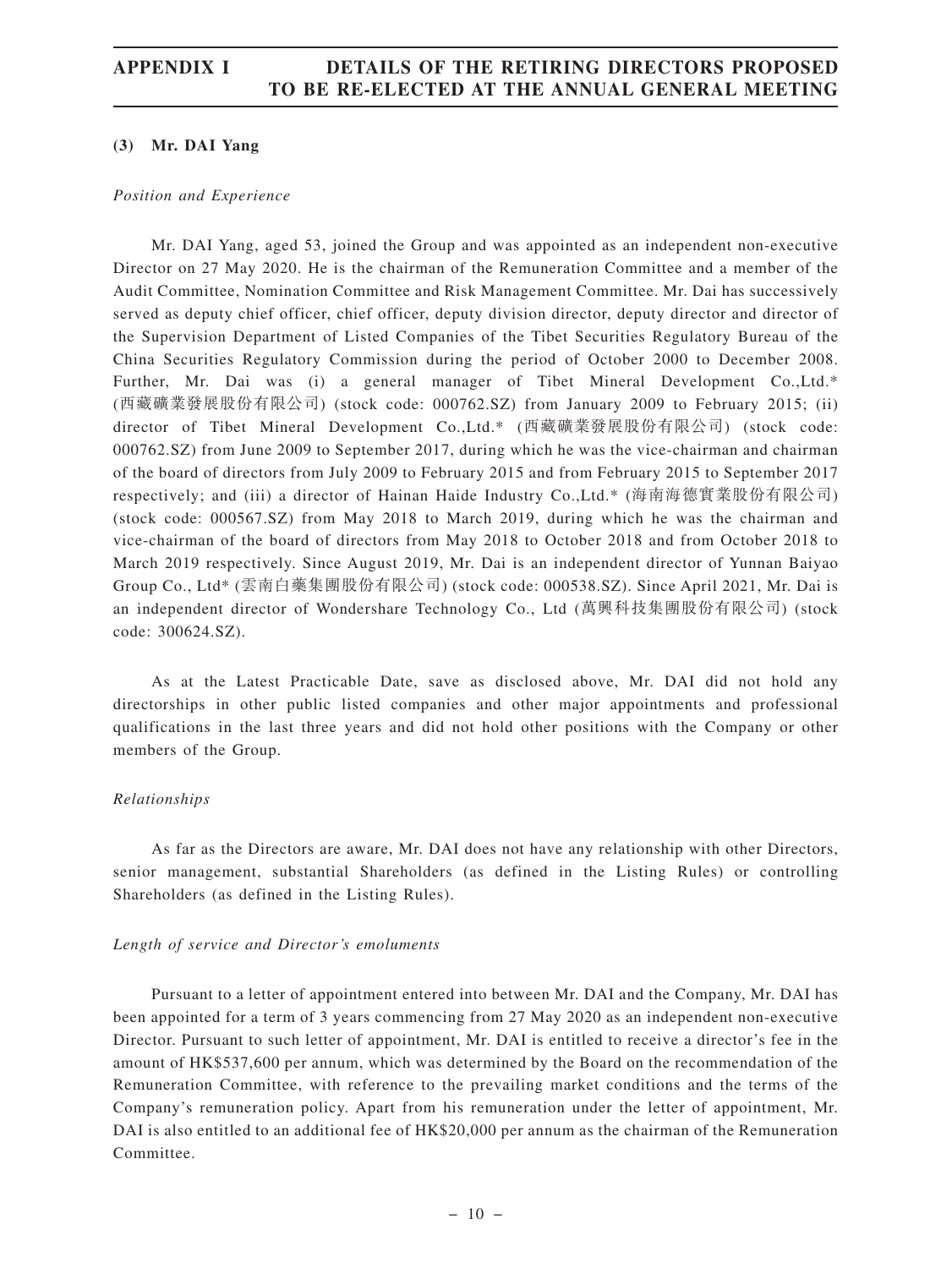*Other information and matters that need to be disclosed or brought to the attention of the Shareholders*

As far as the Directors are aware, there is no information of Mr. DAI required to be disclosed pursuant to any of the requirements under Rules  $13.51(2)(h)$  to  $13.51(2)(v)$  of the Listing Rules; and there are no other matters concerning Mr. DAI that need to be brought to the attention of the Shareholders.

#### **INTERESTS OF DIRECTORS**

As at the Latest Practicable Date, Mr. DAI held a total of 16,000 ordinary shares of the Company (representing approximately 0.0006% of the entire issued share capital of the Company as at the Latest Practicable Date).

Save as disclosed above, as at the Latest Practicable Date, none of the above mentioned retiring Directors had any interest in the Shares within the meaning of Part XV of the SFO.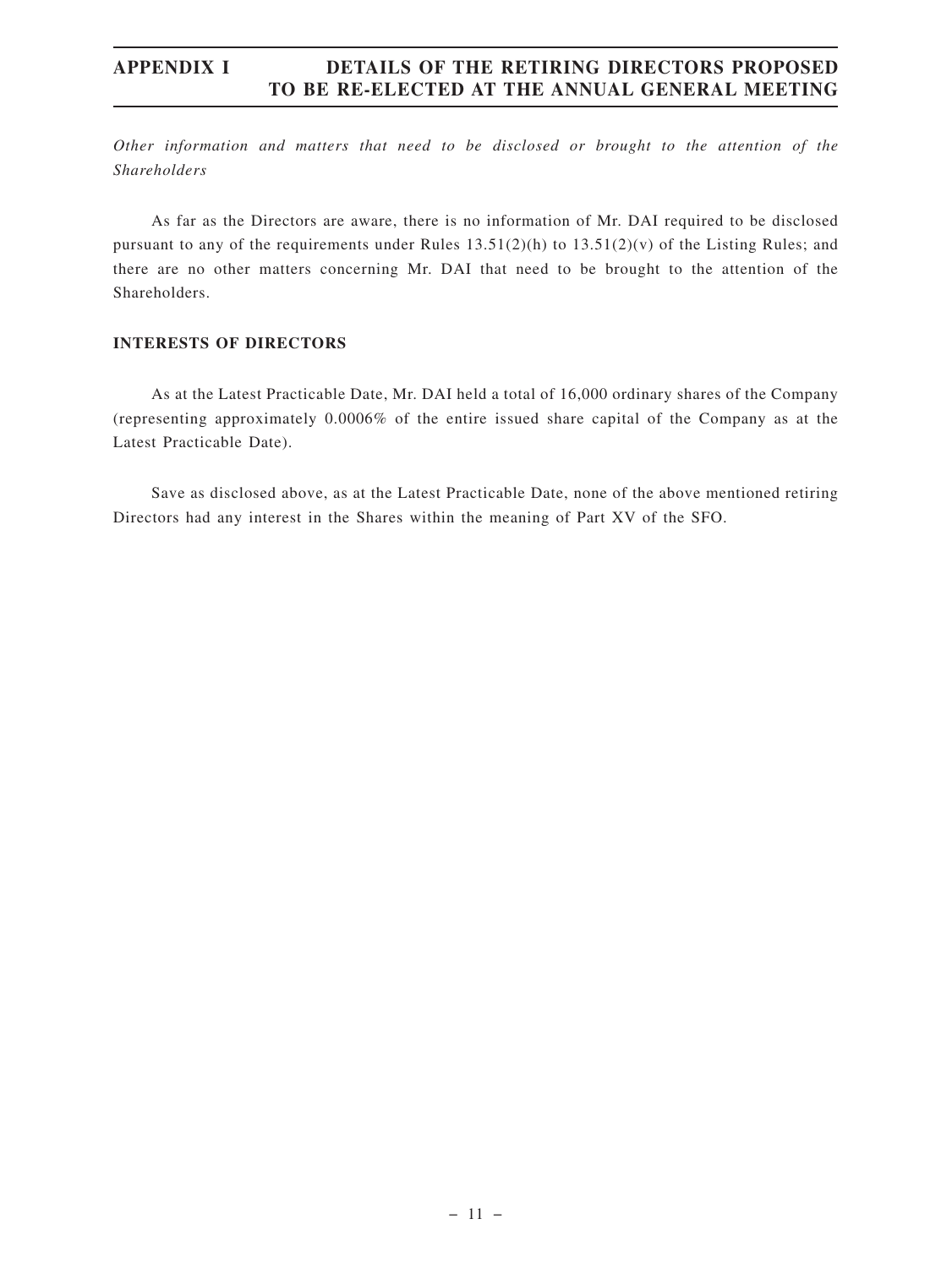The following is an explanatory statement required by the Listing Rules to provide the Shareholders with requisite information reasonably necessary for them to make an informed decision on whether to vote for or against the ordinary resolutions to be proposed at the Annual General Meeting in relation to the granting of the Share Repurchase Mandate.

#### **1. SHARE CAPITAL**

As at the Latest Practicable Date, the issued share capital of the Company is HK\$25,994,930 comprising of 2,599,493,000 Shares. As at the Latest Practicable Date, there were outstanding convertible bonds in the aggregate principal amount of HK\$356,976,000 issued by the Company entitling the holders thereof to convert them into 482,400,000 Shares at the initial conversion price of HK\$0.74 per Share.

Subject to the passing of the proposed ordinary resolution set out in item 4 of the notice of the Annual General Meeting in respect of the granting of the Share Repurchase Mandate and on the basis that none of the conversion rights under the outstanding convertible bonds is exercised and no further Shares are issued or repurchased between the Latest Practicable Date and the date of the Annual General Meeting such that the number of issued Shares remains unchanged between the Latest Practicable Date and the date of the Annual General Meeting i.e. being 2,599,493,000 Shares, the Directors would be authorized under the Share Repurchase Mandate to repurchase, during the period in which the Share Repurchase Mandate remains in force, an aggregate number of 259,949,300 Shares, representing 10% of the aggregate number of Shares in issue as at the date of the Annual General Meeting.

#### **2. REASONS FOR REPURCHASE OF SHARES**

The Directors believe that the granting of the Share Repurchase Mandate is in the best interests of the Company and the Shareholders.

Repurchases of Shares may, depending on the market conditions and funding arrangements at the time, lead to an enhancement of the net asset value per Share and/or earnings per Share and will only be made when the Directors believe that such repurchases will benefit the Company and the Shareholders.

#### **3. FUNDING OF REPURCHASE**

In repurchasing Shares, the Company may only apply funds legally available for such purpose in accordance with its Memorandum and Articles of Association, the laws of the Cayman Islands and/or any other applicable laws, as the case may be.

Any payment for repurchases by the Company may be made out of profits of the Company, the share premium account of the Company or out of the proceeds of a fresh issue of Shares made for the purpose of the repurchase or, if authorized by the Articles of Association and subject to any applicable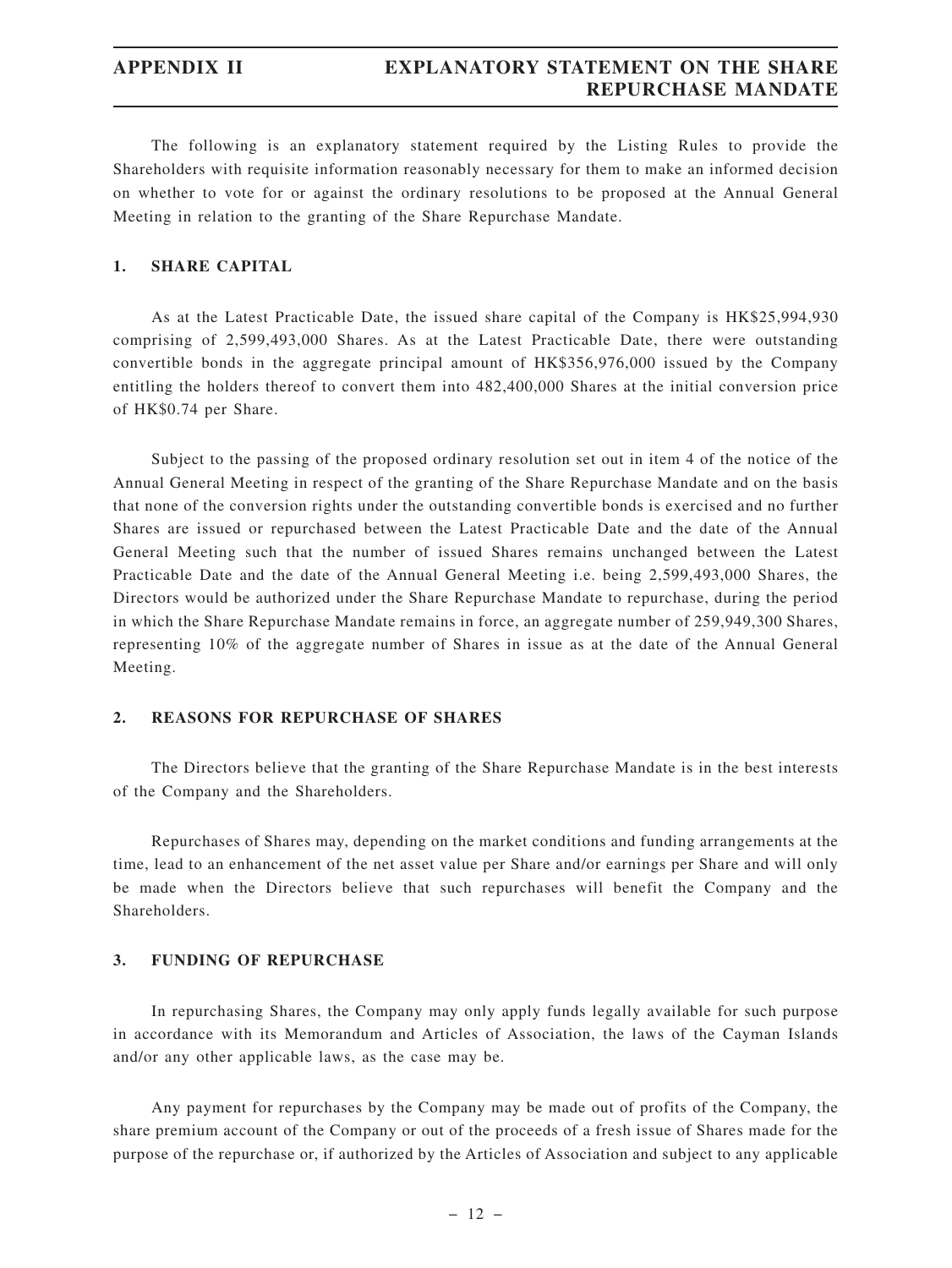laws of the Cayman Islands, out of capital. Any premium payable on a redemption or purchase over the par value of the Shares to be repurchased must be provided for out of either or both of the profits or from the share premium account of the Company, or, if authorized by the Articles of Association and subject to any applicable laws of the Cayman Islands, out of capital.

#### **4. IMPACT OF REPURCHASE**

There might be a material adverse impact on the working capital or gearing position of the Company (as compared with the position disclosed in the audited financial statements contained in the annual report of the Company for the year ended 31 December 2021) in the event that the Share Repurchase Mandate was to be carried out in full at any time during the proposed repurchase period. However, the Directors do not intend to exercise the Share Repurchase Mandate to such extent as would, in the circumstances, have a material adverse effect on the working capital requirements of the Company or the gearing levels which in the opinion of the Directors are from time to time appropriate for the Company.

#### **5. MARKET PRICES OF SHARES**

The highest and lowest prices per Share at which Shares have traded on the Stock Exchange for the year ended 31 December 2021 and up to the Latest Practicable Date were as follows:

| Month                                   | <b>Highest</b> | Lowest |  |
|-----------------------------------------|----------------|--------|--|
|                                         | HK\$           | HK\$   |  |
| 2021                                    |                |        |  |
| January                                 | 0.860          | 0.630  |  |
| February                                | 1.210          | 0.680  |  |
| March                                   | 1.150          | 0.840  |  |
| April                                   | 0.910          | 0.740  |  |
| May                                     | 0.830          | 0.740  |  |
| June                                    | 1.060          | 0.820  |  |
| July                                    | 0.950          | 0.690  |  |
| August                                  | 0.850          | 0.590  |  |
| September                               | 0.760          | 0.520  |  |
| October                                 | 0.660          | 0.480  |  |
| November                                | 0.630          | 0.480  |  |
| December                                | 0.640          | 0.510  |  |
| 2022                                    |                |        |  |
| January                                 | 0.600          | 0.520  |  |
| February                                | 0.590          | 0.500  |  |
| March                                   | 0.620          | 0.440  |  |
| April                                   | 0.600          | 0.465  |  |
| May (up to the Latest Practicable Date) | 0.550          | 0.400  |  |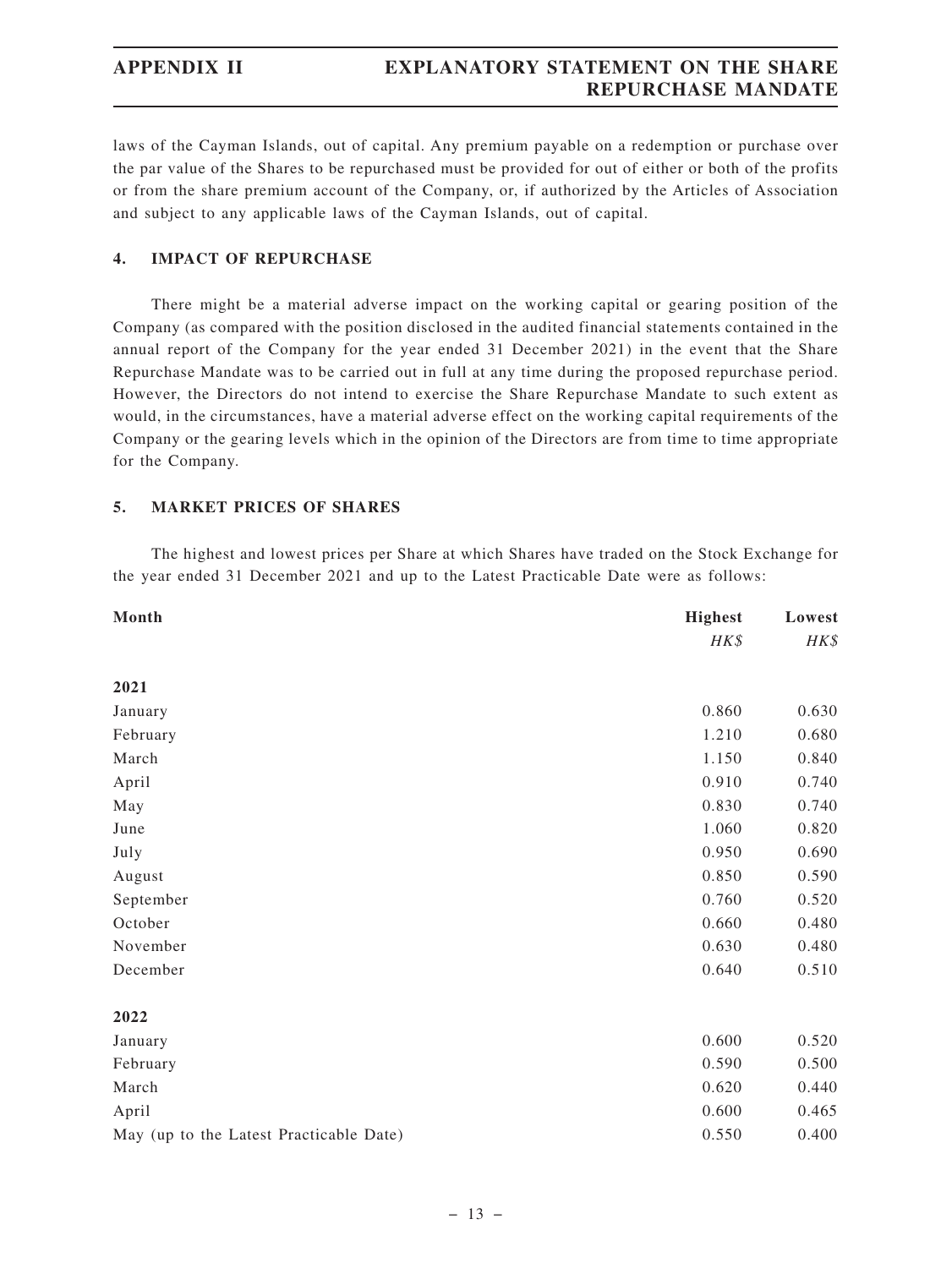#### **6. GENERAL**

To the best of their knowledge and having made all reasonable enquiries, none of the Directors nor any of their respective close associates (as defined in the Listing Rules) has any present intention to sell any Shares to the Company in the event that the granting of the Share Repurchase Mandate is approved by the Shareholders.

The Company has not been notified by any core connected persons (as defined in the Listing Rules) of the Company that he/she/it has a present intention to sell any Shares to the Company, or that he/she/it has undertaken not to sell any Shares held by him/her/it to the Company in the event that the granting of the Share Repurchase Mandate is approved by the Shareholders.

The Directors have undertaken to the Stock Exchange to exercise the power of the Company to make repurchases of Shares pursuant to the Share Repurchase Mandate in accordance with the Listing Rules and the applicable laws of the Cayman Islands.

#### **7. TAKEOVERS CODES**

If as a result of a repurchase of Shares pursuant to the Share Repurchase Mandate, a Shareholder's proportionate interest in the voting rights of the Company increases, such increase will be treated as an acquisition of voting rights for the purposes of the Takeovers Codes. Accordingly, a Shareholder or a group of Shareholders acting in concert (within the meaning under the Takeovers Codes), depending on the level of increase in the Shareholders' interest, could obtain or consolidate control of the Company and thereby become obliged to make a mandatory offer in accordance with Rule 26 of the Takeovers Codes.

The Directors are not aware of any consequences of such repurchases of Shares that would result in any Shareholder, or a group of Shareholders acting in concert, becoming obliged to make a mandatory offer under Rule 26 of the Takeovers Codes if the Share Repurchase Mandate is exercised in full. Assuming that there will be no change in the number of issued Shares and the number of Shares held by the public prior to the repurchase of Shares, and if the Share Repurchase Mandate is exercised in full, the percentage shareholding of the public would not be less than 25% of the number of issued shares of the Company. It is not the intention of the Directors to exercise the Share Repurchase Mandate to such an extent as would, in the circumstances, result in less than 25% of the number of issued shares of the Company being held by the public.

#### **8. REPURCHASE OF SHARES MADE BY THE COMPANY**

During the six months prior to the Latest Practicable Date, the Company had not repurchased any of the Shares (whether on the Stock Exchange or otherwise).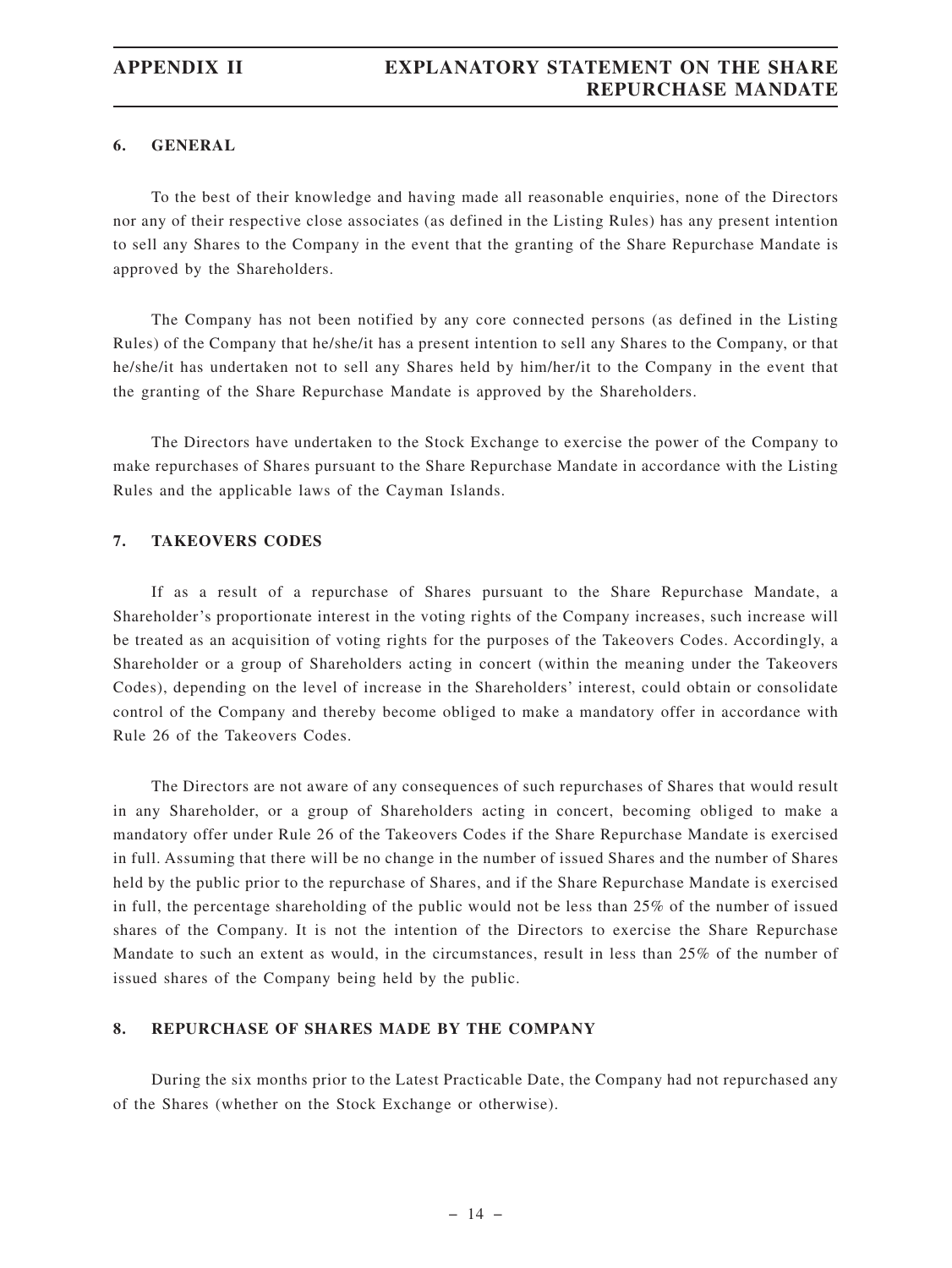

**Tibet Water Resources Ltd. 西藏水資源有限公司**

*(incorporated in the Cayman Islands with limited liability)* **(Stock Code: 1115)**

## **NOTICE OF ANNUAL GENERAL MEETING**

**NOTICE IS HEREBY GIVEN** that an annual general meeting of Tibet Water Resources Ltd. (the "**Company**") will be held at Level 22, Nexxus Building, 41 Connaught Road Central, Hong Kong at 11:00 a.m. on Thursday, 30 June 2022 to consider and, if thought fit, transact the following ordinary businesses:

- 1. to receive and approve the audited consolidated financial statements and the directors' report of the Company and the independent auditor's report of the Company for the year ended 31 December 2021;
- 2. to re-elect the retiring directors of the Company, each as a separate resolution, and to authorise the board (the "**Board**") of directors of the Company (the "**Directors**") to fix the remuneration of the Directors;
- 3. to re-appoint HLB Hodgson Impey Cheng Limited as the auditor of the Company and to authorise the Board to fix its remuneration;

and, to consider and, if thought fit, pass the following resolutions as ordinary resolutions (with or without modifications):

#### **ORDINARY RESOLUTIONS**

#### 4. "**THAT**:

(a) subject to paragraph (b) below, the exercise by the Directors during the Relevant Period (as defined below) of all powers of the Company to purchase shares of the Company (the "**Shares**") on The Stock Exchange of Hong Kong Limited (the "**Stock Exchange**"), or any other stock exchange on which the Shares may be listed and recognised by The Securities and Futures Commission of Hong Kong (the "**SFC**") and the Stock Exchange for this purpose, subject to and otherwise in accordance with the rules and regulations of the SFC, the Stock Exchange, any applicable laws of the Cayman Islands and all other applicable laws as amended from time to time in this regard, be and the same is hereby generally and unconditionally approved;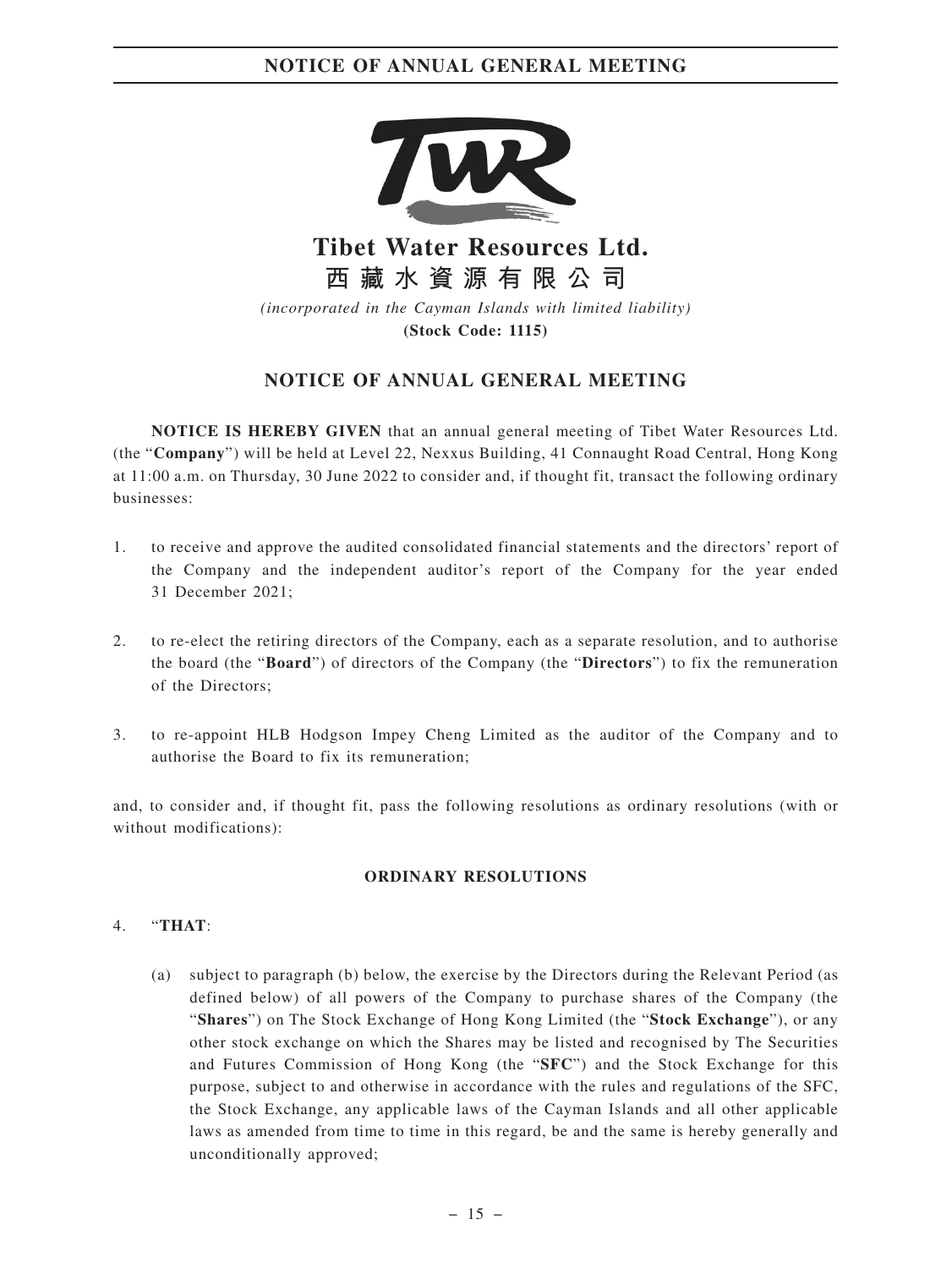- (b) the aggregate number of Shares which may be repurchased or agreed conditionally or unconditionally to be repurchased by the Company pursuant to the authority granted pursuant to paragraph (a) above during the Relevant Period shall not exceed 10 per cent. of the aggregate number of Shares in issue and fully paid-up as at the date of the passing of this resolution and the authority pursuant to paragraph (a) of this resolution shall be limited accordingly; and
- (c) for the purposes of this resolution, "**Relevant Period**" means the period from the date of the passing of this resolution until whichever is the earliest of:
	- (i) the conclusion of the next annual general meeting of the Company;
	- (ii) the expiration of the period within which the next annual general meeting of the Company is required by the articles of association of the Company (the "**Articles**") or any applicable law of the Cayman Islands to be held; and
	- (iii) the passing of an ordinary resolution by the shareholders of the Company in general meeting revoking or varying the authority given to the Directors by this resolution."

## 5. "**THAT**:

- (a) subject to paragraph (c) below, pursuant to the Rules Governing the Listing of Securities on the Stock Exchange (the "**Listing Rules**"), the exercise by the Directors during the Relevant Period (as defined below) of all the powers of the Company to allot, issue and deal with the unissued Shares in the capital of the Company and to make or grant offers, agreements and options (including warrants, bonds, notes and other securities which carry rights to subscribe for or are convertible into Shares) which might require the exercise of such powers be and the same is hereby generally and unconditionally approved;
- (b) the approval in paragraph (a) above shall authorise the Directors during the Relevant Period to make or grant offers, agreements and options (including warrants, bonds, notes and other securities which carry rights to subscribe for or are convertible into Shares) which might require the exercise of such powers after the expiry of the Relevant Period;
- (c) the aggregate number of Shares allotted and issued or agreed conditionally or unconditionally to be allotted, issued or dealt with (whether pursuant to options or otherwise) by the Directors pursuant to the approval in paragraph (a) above, otherwise than pursuant to:
	- (i) a Rights Issue (as defined below); or
	- (ii) the grant or exercise of options granted under any share option scheme or similar arrangement adopted from time to time by the Company for the grant or issue of options to subscribe for or rights to acquire Shares; or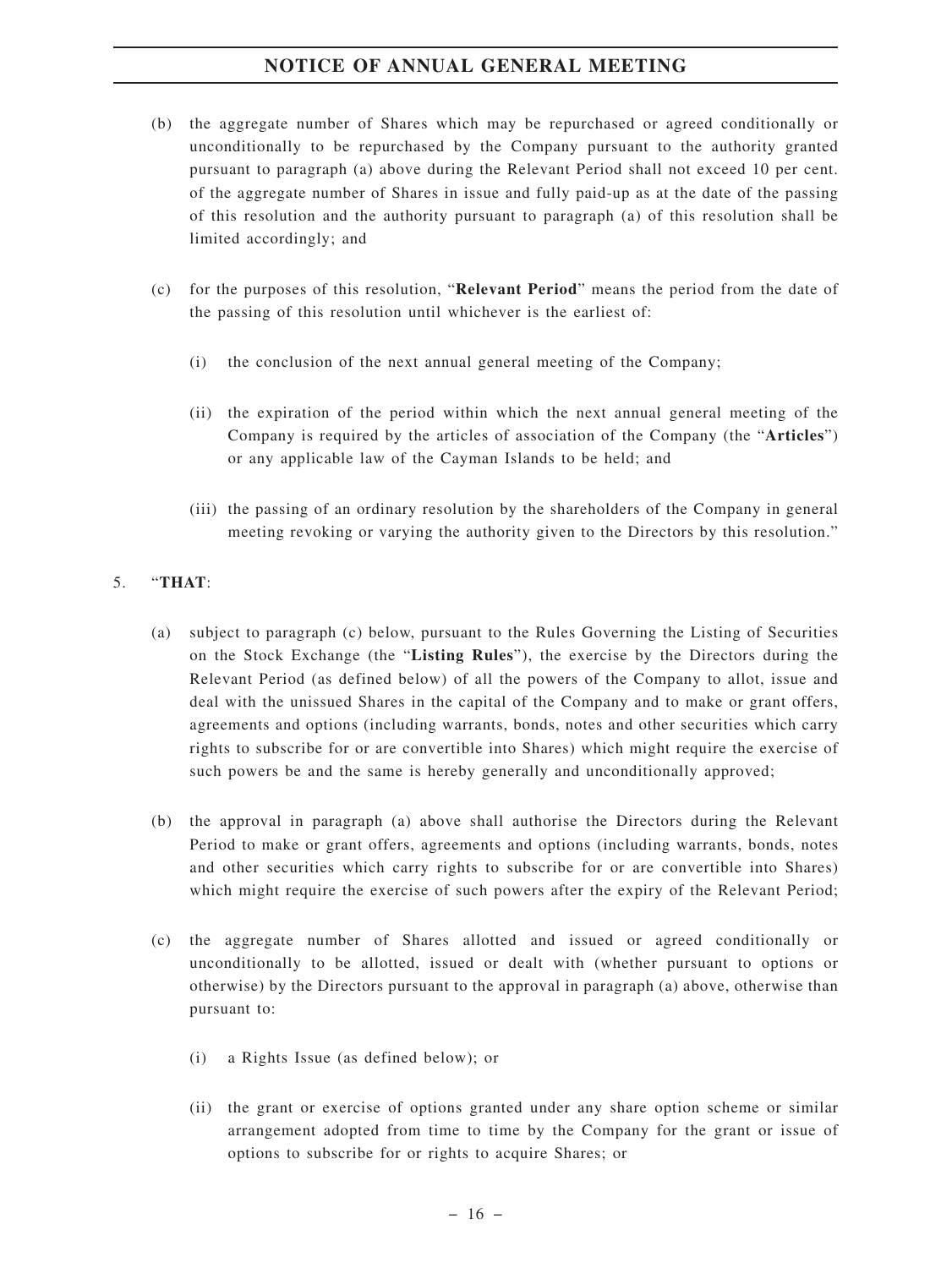- (iii) any scrip dividend or similar arrangements providing for the allotment and issue of Shares in lieu of the whole or part of a dividend on Shares in accordance with the Articles in force from time to time; or
- (iv) the exercise of any rights of subscription or conversion under any existing warrants, bonds, debentures, notes and other securities issued by the Company which carry rights to subscribe for or are convertible into Shares,

shall not exceed 20 per cent. of the aggregate number of Shares in issue on the date of the passing of this resolution, and the authority pursuant to paragraph (a) of this resolution shall be limited accordingly; and

- (d) for the purposes of this resolution:
	- (i) "**Relevant Period**" means the period from the date of the passing of this resolution until whichever is the earliest of:
		- (aa) the conclusion of the next annual general meeting of the Company;
		- (bb) the expiration of the period within which the next annual general meeting of the Company is required by the Articles or any applicable law of the Cayman Islands to be held; and
		- (cc) the passing of an ordinary resolution by the shareholders of the Company in general meeting revoking or varying the authority given to the Directors by this resolution; and
	- (ii) "**Rights Issue**" means an offer of Shares, or offer or issue of warrants, options or other securities giving rights to subscribe for Shares open for a period fixed by the Directors to shareholders of the Company whose names appear on the Company's register of members (and where appropriate to holders of other securities entitled to the offer) on a fixed record date in proportion to their then holdings of Shares (or, where appropriate such other securities) (subject to such exclusion or other arrangements as the Directors may deem necessary or expedient in relation to fractional entitlements or having regard to any restrictions or obligations under the laws of, or the requirements of, any recognised regulatory body or any stock exchange in, or in any territory outside Hong Kong, or the expense or delay that may be incurred in the determination of any such restrictions or obligations)."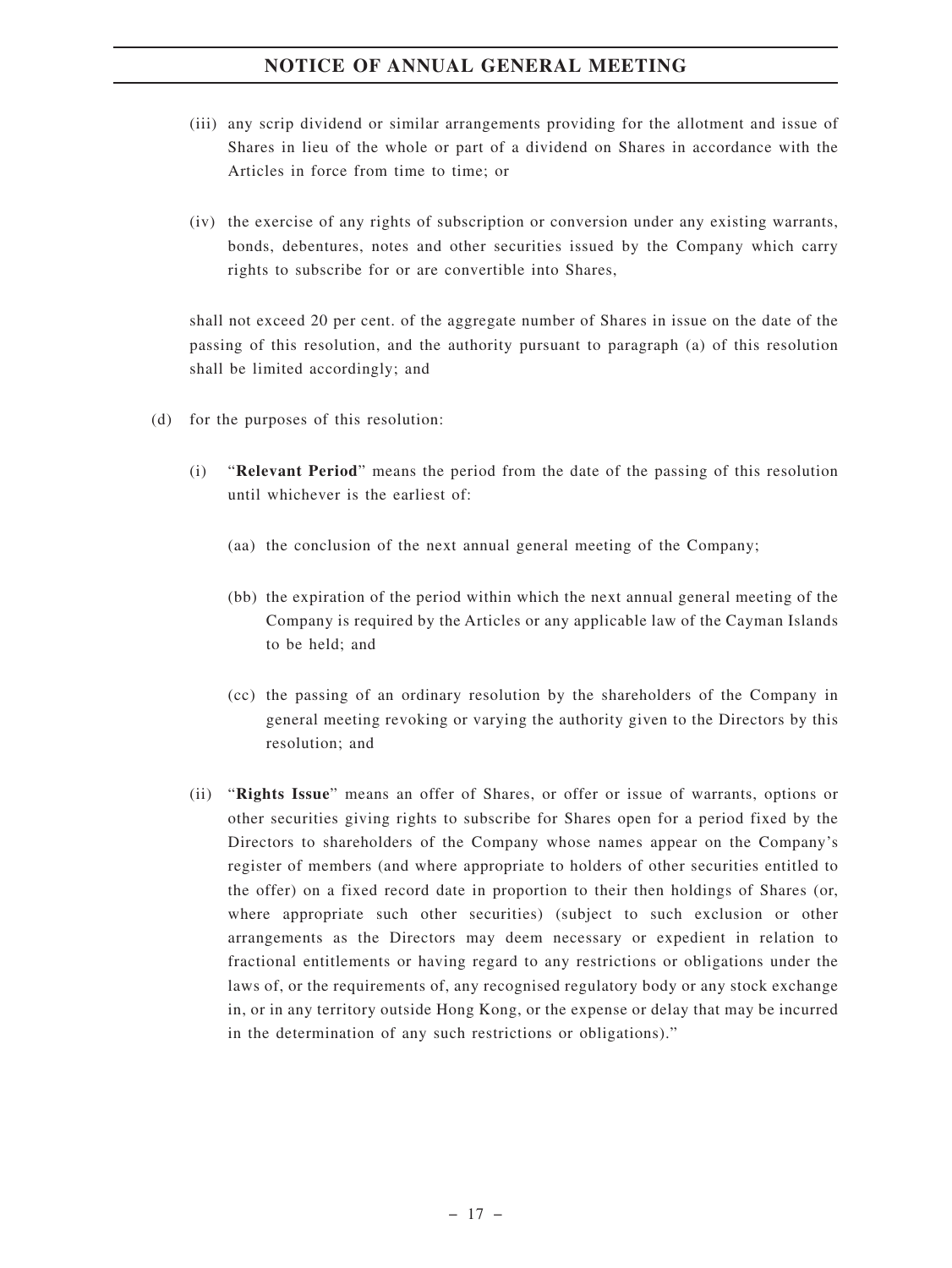6. "**THAT** conditional on the passing of resolutions numbered 4 and 5 above, the general mandate granted to the Directors pursuant to resolution numbered 5 above be and is hereby extended by the addition to the aggregate number of the Shares which may be allotted, issued or dealt with by the Directors pursuant to or in accordance with such mandate of an amount representing the aggregate number of the Shares repurchased by the Company pursuant to or in accordance with the authority granted under resolution numbered 4 above provided that such amount shall not exceed 10 per cent of the aggregate number of Shares as at the date of passing of the resolution numbered 4."

> By order of the Board **Tibet Water Resources Ltd. CHOW Wai Kit** *Executive Director and Company Secretary*

Hong Kong, 30 May 2022

*Principal place of business in Hong Kong:*

Unit D, 23rd Floor United Centre, 95 Queensway Admiralty Hong Kong

#### *Notes:*

1. Considering the outbreak of the COVID-19 pandemic, certain measures will be implemented at the meeting convened by the above notice with a view to addressing the risk to attendees of infection, including, without limitation, (i) all attendees being required to (a) undergo compulsory body temperature check; (b) complete a health declaration form, which may be used for contact tracing, if required; and (c) wear surgical masks prior to admission to the meeting venue; (ii) attendees who are subject to health quarantine prescribed by the HKSAR Government not being admitted to the meeting venue; (iii) all attendees being required to wear surgical masks throughout the meeting; (iv) each attendee being assigned a designated seat at the time of registration to ensure social distancing; and (v) no refreshment packs or coffee/tea being provided. The Company reminds attendees that they should carefully consider the risks of attending the Annual General Meeting, taking into account their own personal circumstances.

The Company will keep the evolving COVID-19 situation under review. Subject to the development of the COVID-19 pandemic situation and the requirements or guidelines of the Government and/or regulatory authorities, the Company may be required to make changes to the arrangements relating to the meeting and implement additional measures at short notice. Shareholders should check the Company's website (www.twr1115.net) or the HKEXnews website (www.hkexnews.hk) for any future announcements and updates on the meeting arrangements.

2. A shareholder entitled to attend and vote at the meeting convened by the above notice is entitled to appoint one or more than one proxy to attend and, subject to the provisions of the Articles of Association of the Company, vote in his/her stead. A proxy need not be a shareholder of the Company.